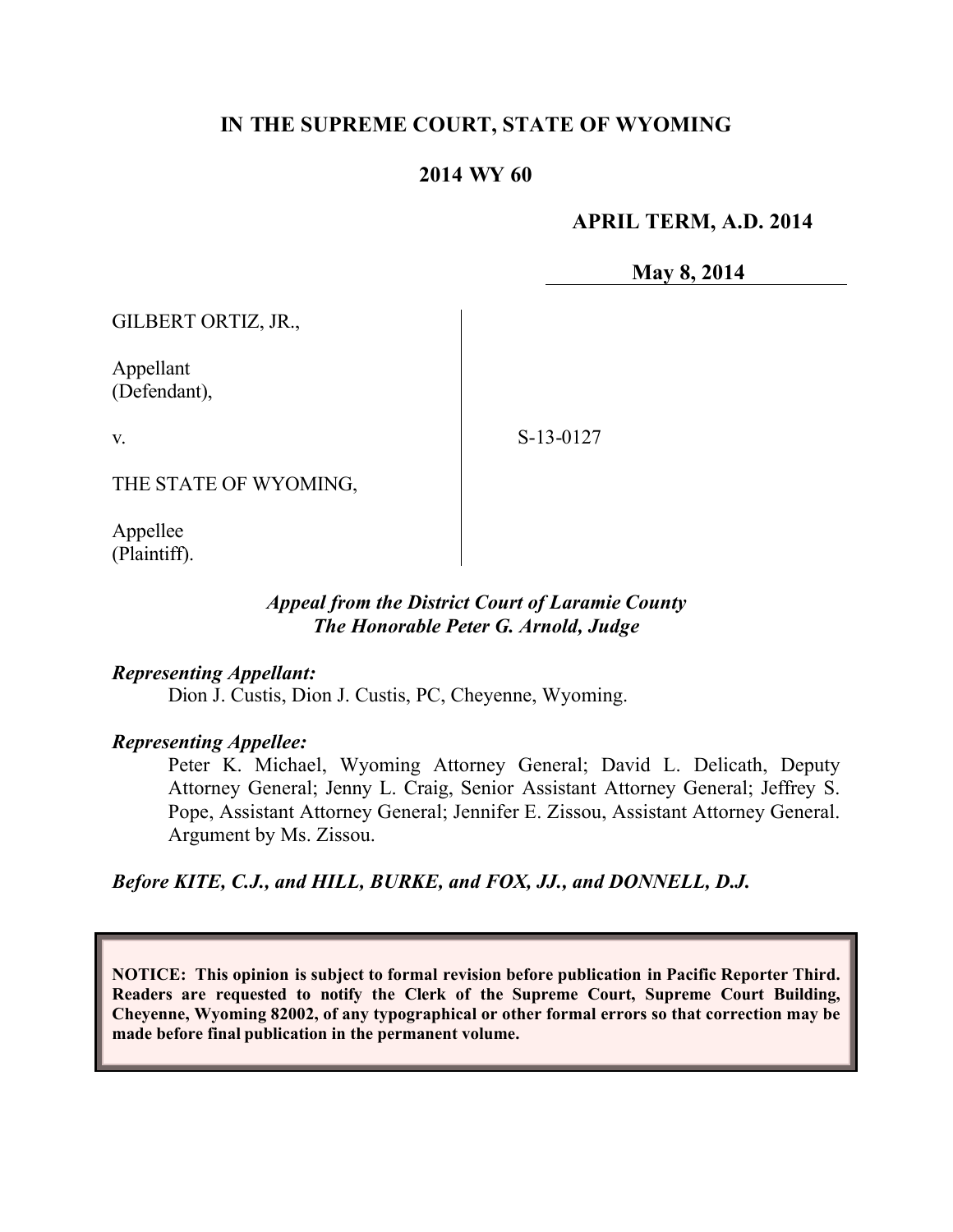#### **FOX**, **Justice**.

[¶1] A jury found Gilbert Ortiz, Jr., guilty of three counts of second-degree sexual assault. Mr. Ortiz raises seven issues on appeal. We affirm on all issues.

#### **ISSUES**

[¶2] 1. Was Mr. Ortiz denied his right to a speedy trial?

2. Did the district court properly admit forensic interview evidence as a prior consistent statement?

3. Did testimony from a forensic interviewer or a detective improperly vouch for the credibility of the victim?

4. Was the Bill of Particulars sufficient for Mr. Ortiz to adequately prepare a defense?

5. Did the circuit court abuse its discretion when it granted an *ex parte* motion quashing Mr. Ortiz's subpoena to call the victim and her mother as witnesses at a preliminary hearing?

6. Did the district court abuse its discretion when it denied admission of sexualized behavior evidence on relevancy and hearsay grounds?

7. Did the State commit prosecutorial misconduct when it referenced a nonreligious quote from a church sign in its opening statement?

#### **FACTS**

[¶3] While the procedural facts here are extensive, they are nevertheless essential to our legal analysis.

[¶4] In November 2006, eleven-year-old M.O. reported to her mother that her grandfather, Gilbert Ortiz, Jr., had molested her when she was five or six years old, between 2000 and 2002. The State conducted an investigation that eventually yielded charges.

[¶5] A warrant of arrest was served on Mr. Ortiz on April 27, 2010, and he was released on bond the following day. On April 28, 2010, Mr. Ortiz filed a motion waiving his right to a speedy preliminary hearing. An information was filed on May 26, 2010, charging Mr. Ortiz with three counts of first-degree sexual abuse of a minor, in violation of Wyo. Stat. Ann. § 6-2-314 (LexisNexis 2007). Mr. Ortiz entered a plea of not guilty to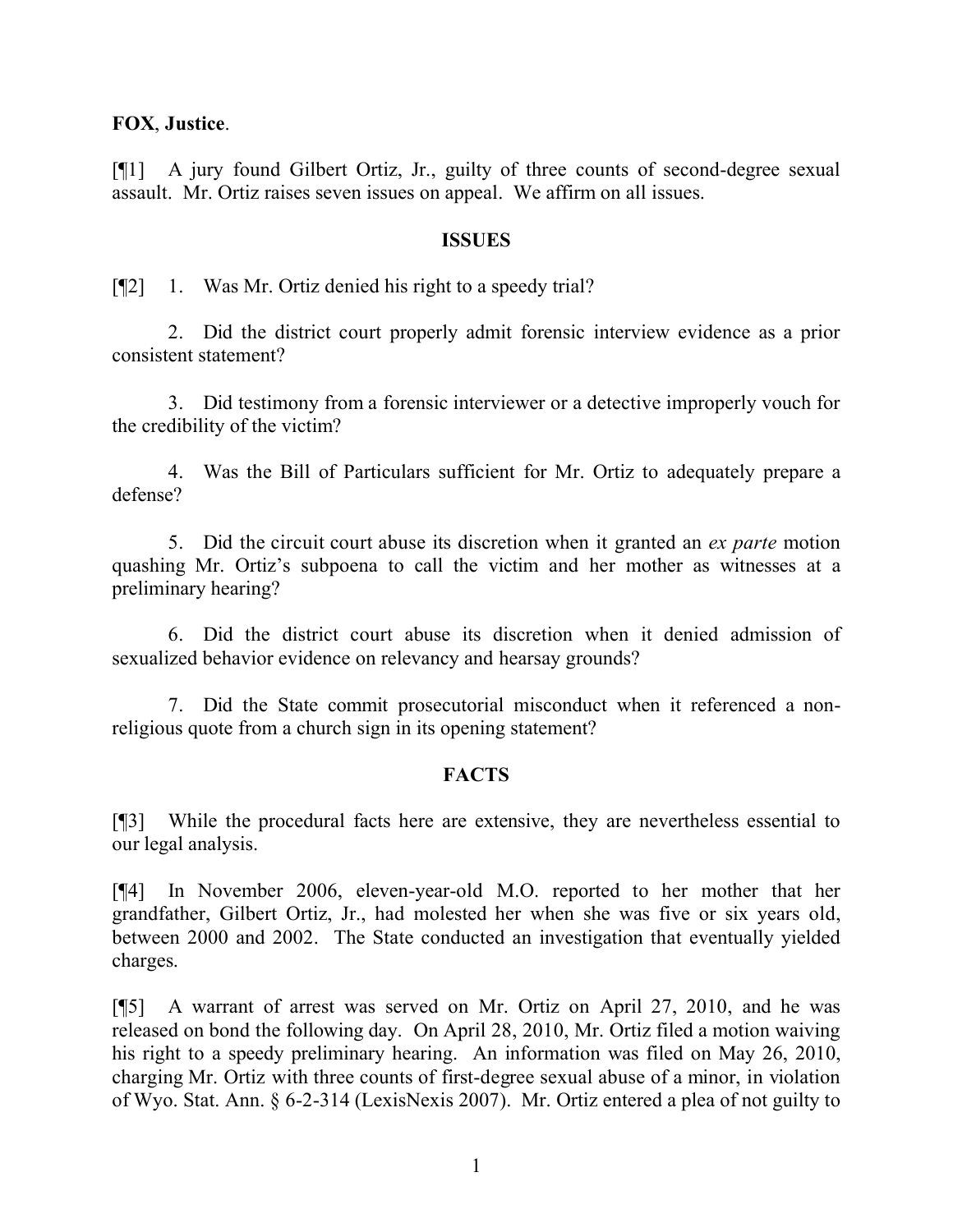all three charges at his arraignment on June 10, 2010. The district court then set the trial for August 3, 2010. On July 8, 2010, at Mr. Ortiz's request, the district court reset the trial to October 4, 2010. The district court again, at the request of Mr. Ortiz, reset the trial on September 2, 2010. The new trial was set for November 1, 2010.

[¶6] On October 13, 2010, Mr. Ortiz waived his right to a speedy trial. Additionally, because of a conflict with another trial, on October 15, 2010, Mr. Ortiz filed a motion to vacate the November 1, 2010 trial date. The district court granted Mr. Ortiz's motion on October 18, 2010, and set a hearing on outstanding motions for January 3, 2011.

[¶7] The trial was once again reset on December 8, 2010, to February 7, 2011. On January 7, 2011, Mr. Ortiz filed a motion to dismiss, arguing that his right to due process of law was violated because the trial transcript from his son's divorce case was missing from court records. On January 12, 2011, Mr. Ortiz filed a motion to produce and a motion *in limine*. In his motion *in limine*, Mr. Ortiz requested that the district court preclude expert witness Lynn Huylar from providing any testimony substantiating the credibility of the victim. Additionally, Mr. Ortiz demanded that the district court compel production of certain sexual assault information to the defense. On January 18, 2011, the trial was again reset to April 4, 2011, at the request of Mr. Ortiz. On February 17, 2011, Mr. Ortiz filed a motion to dismiss for lack of speedy trial. In his motion, Mr. Ortiz argued that an unconstitutional delay occurred as a result of the time between the original report of the incident and the filing of the felony information. Eleven days later, on February 28, 2011, Mr. Ortiz filed another waiver of speedy trial. On March 1, 2011, the trial was once again reset, to June 6, 2011.

[¶8] On May 12, 2011, the State filed a motion to vacate trial setting and reset the trial to give the State and the defense more time for plea negotiations. The district court granted the State's motion on May 12, 2011, pursuant to W.R.Cr.P. 48(b)(4), and reset the trial to July 5, 2011. Prior to the July trial setting, on June 3, 2011, Mr. Ortiz filed a motion to have the district court reexamine its earlier order denying Mr. Ortiz's request that the district court perform an *in camera* review of DFS records to determine whether relevant and exculpatory evidence should be provided to the defense. The trial was reset to September 6, 2011, at a motions hearing on June 17, 2011.

[¶9] The district court issued an order on all pending motions on July 8, 2011. The order denied Mr. Ortiz's motion to dismiss for due process violation; granted Mr. Ortiz's motion to limit the expert testimony of Ms. Huylar; denied Mr. Ortiz's request for production of evidence from Ms. Huylar; granted Mr. Ortiz's motion to have the district court reexamine DFS records; reserved Mr. Ortiz's evidentiary motions until after production of evidence at trial; and granted the State's motion to quash all outstanding subpoenas (and ordered that any future subpoenas comply with the Wyoming Rules of Criminal Procedure and be delivered to the district court for *in camera* review).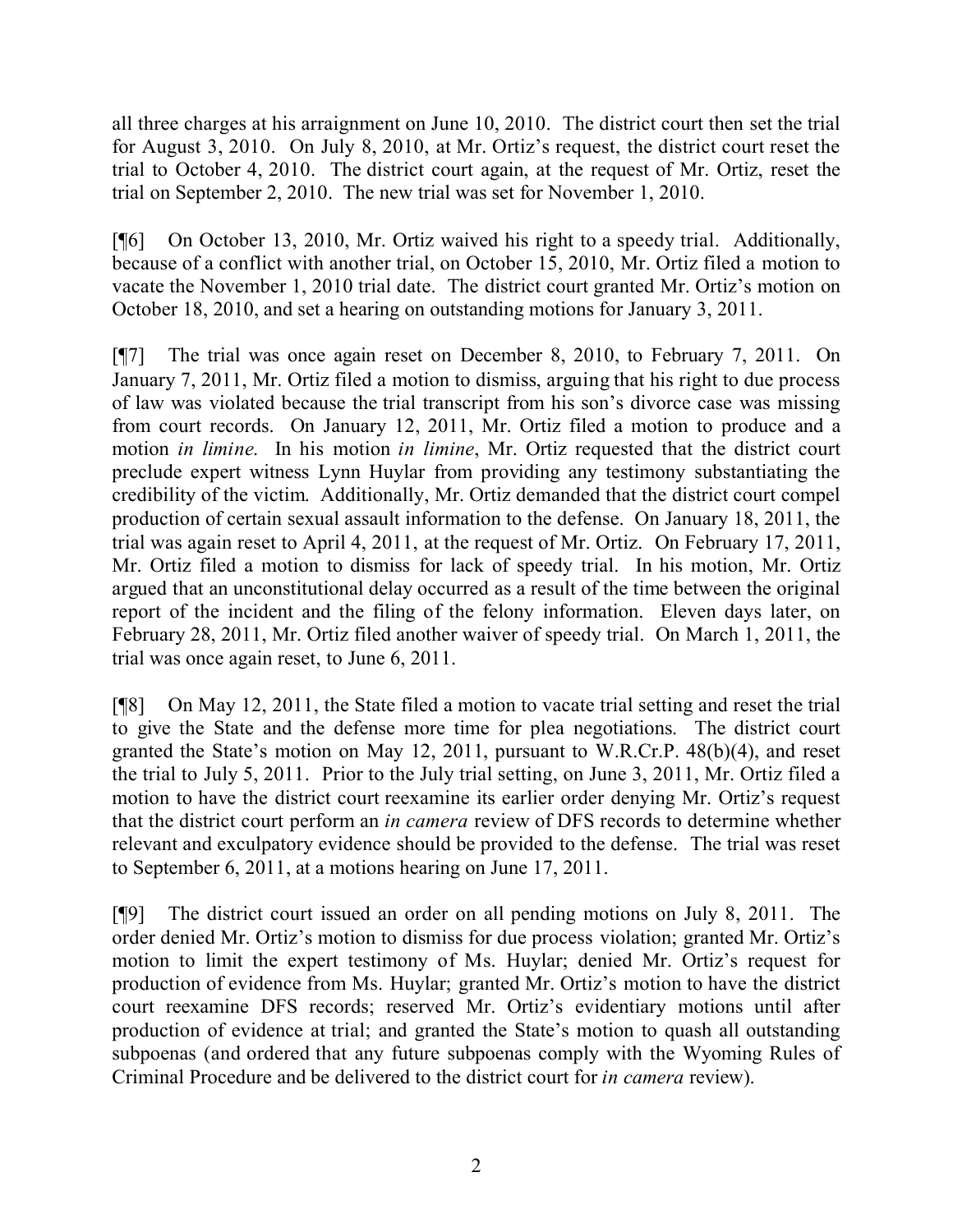[¶10] At a July 14, 2011 status hearing, the district court expressed concern that the trial had been subject to so many delays, to which Mr. Ortiz's counsel replied, "[m]y client doesn't care. Whatever, Your Honor." At the hearing the trial was reset to September 26, 2011, pursuant to W.R.Cr.P. 48(b)(4).

[¶11] On August 25, 2011, Mr. Ortiz filed a motion requesting a hearing on whether the victim's testimony had been tainted. In response, the district court issued an order vacating and resetting the trial to January 2, 2012. The order also set the hearing on Mr. Ortiz's taint motion for September 9, 2011. On September 8, 2011, Mr. Ortiz filed a motion to bifurcate the September 9 hearing. Following this, on September 14, 2011, Mr. Ortiz retained new counsel.

[¶12] On September 22, 2011, the district court issued an order denying Mr. Ortiz's taint hearing request. In its denial, the district court stated, "[a] competency hearing is not a dress rehearsal for cross-examination at trial."

[¶13] After retaining new counsel, Mr. Ortiz filed a motion, on October 3, 2011, to set a status hearing. On October 6, 2011, the district court issued an order setting the status hearing for November 2, 2011. On October 24, 2011, Mr. Ortiz filed a motion to continue the status hearing. The district court granted the motion that same day and reset the status hearing to October 25, 2011. On October 26, 2011, the district court issued an order requiring any remaining motions be filed by November 21, 2011.

[¶14] On November 14, 2011, the trial was reset to January 3, 2012. Mr. Ortiz filed a Motion for Additional Bill of Particulars as to All Counts of the Information on December 9, 2011.

[¶15] Throughout the initial action, Mr. Ortiz continued to issue subpoenas that did not comply with W.R.Cr.P. 17(d). On December 9, 2011, the State again filed a motion to quash all outstanding subpoenas, and a motion for defense counsel to abide by the Wyoming Rules of Criminal Procedure and prior orders of the district court. The district court granted the motion on December 15, 2011.

[¶16] On December 14, 2011, the State responded to Mr. Ortiz's motion for additional bill of particulars, stating that under Wyoming law, the bill does not require the time and place of the crime where those are not elements of the crime.

[¶17] On January 3, 2012, the day trial was to have begun, the State filed a motion for dismissal because it had mistakenly charged Mr. Ortiz under a statute that had not been enacted at the time of the alleged crimes.

[¶18] On January 4, 2012, the district court denied Mr. Ortiz's motions for additional bill of particulars and oral motion for a competency hearing for the alleged victim. The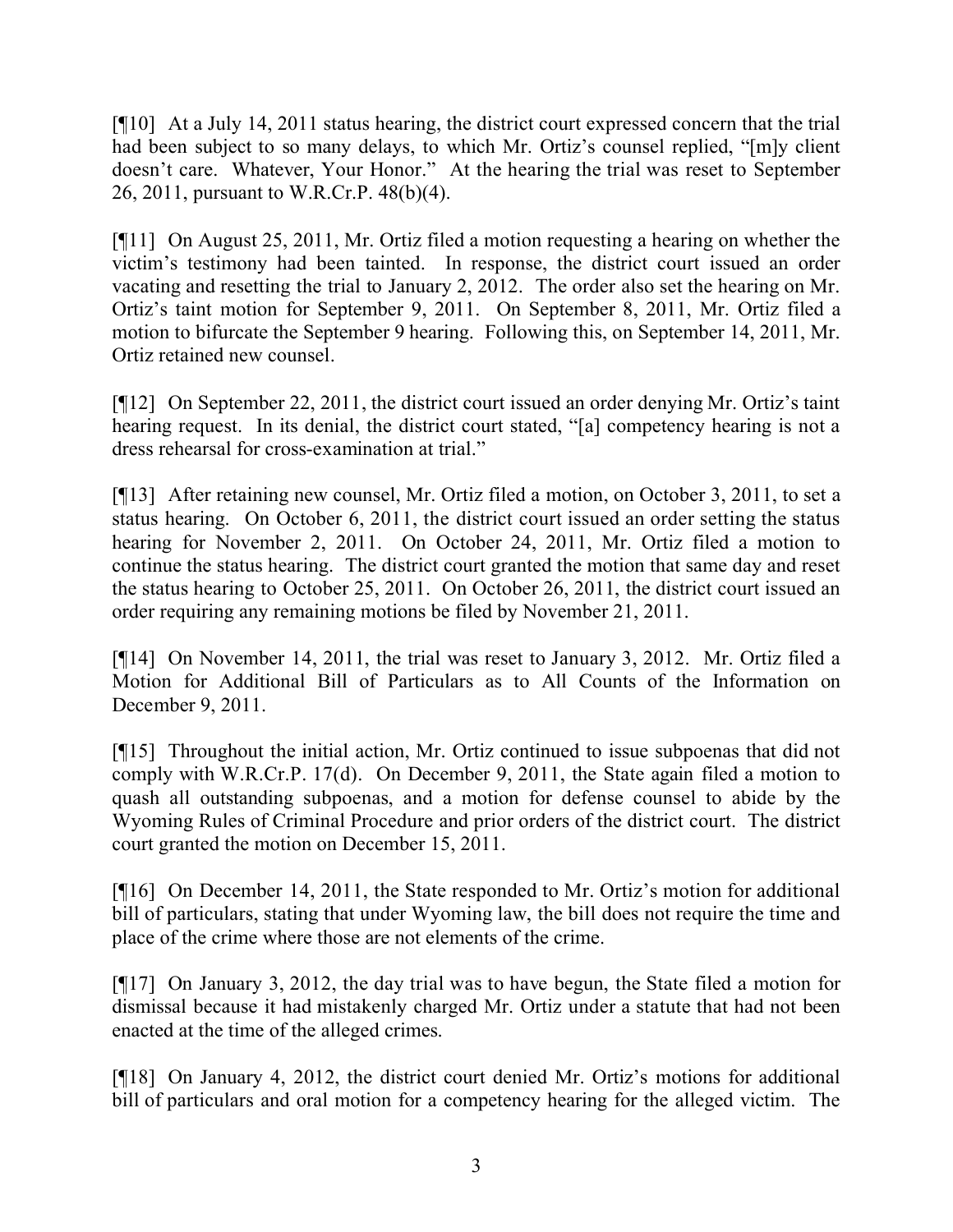next day, the district court dismissed the charges without prejudice, in accordance with the State's motion.

[¶19] Five days later, on January 10, 2012, the State re-filed the charges under the statute in effect at the time of the crimes, Wyo. Stat. Ann. § 6-2-303(a)(v) (LexisNexis  $2007$ ).<sup>1</sup> On January 18, 2012, Mr. Ortiz filed a motion to dismiss for lack of a speedy trial.

[¶20] Mr. Ortiz attempted to subpoena the victim, M.O., and her mother, to appear at the January 26, 2012, preliminary hearing in the circuit court for Laramie County. The circuit court quashed the subpoenas pursuant to an *ex parte* motion to quash filed by the State. When provided the opportunity to present an offer of proof as to why M.O. and her mother's testimony would be relevant to determining probable cause, Mr. Ortiz argued that the circuit court should evaluate the testimony of M.O. and her mother with regard to competency and credibility. The circuit court ruled that a preliminary hearing was not the appropriate venue to engage in discovery, especially to assess competency and credibility, and confirmed the order quashing the subpoenas.

[¶21] On January 30, 2012, the State filed an Affidavit of Probable Cause, an Amended Information, and a Bill of Particulars. The Bill of Particulars identified each count of second-degree sexual assault, the time period during which the alleged acts occurred, and that Mr. Ortiz "inflicted sexual intrusion on the victim via digital penetration." Furthermore, the Bill of Particulars described what the victim was wearing at the time of each of the alleged acts. The Information and Affidavit of Probable Cause contained additional details regarding the investigation and charges.

[¶22] On February 8, 2012, Mr. Ortiz filed a petition for writ of review to the district court requesting a reversal of the circuit court's decision to quash the subpoenas. He also filed another motion to dismiss for lack of speedy trial on February 9, 2012. On February 28, 2012, Mr. Ortiz filed a motion to continue the arraignment and to continue the hearing on his January 18 motion to dismiss for lack of speedy trial.

[¶23] On February 29, 2012, the State filed a motion for immediate trial setting, motion deadlines, and motions hearing. In its motion, the State recounted the history of the proceeding (including the dismissed action), noting "[a]ll continuances except the State's May 12, 2011 Motion to Vacate and Reset were at the behest of defense counsel and the May 12, 2011 Motion was jointly approved by both parties."

[¶24] On March 2, 2012, Mr. Ortiz entered a peremptory disqualification of Judge Campbell and the case was assigned to Judge Arnold. On March 8, 2012, Judge Arnold

 $\overline{a}$ 

<sup>1</sup> Sexual assault in the second degree. This statute was repealed in 2007, but was in effect at the time of the crime. *See* W.R.Cr.P. 3(c).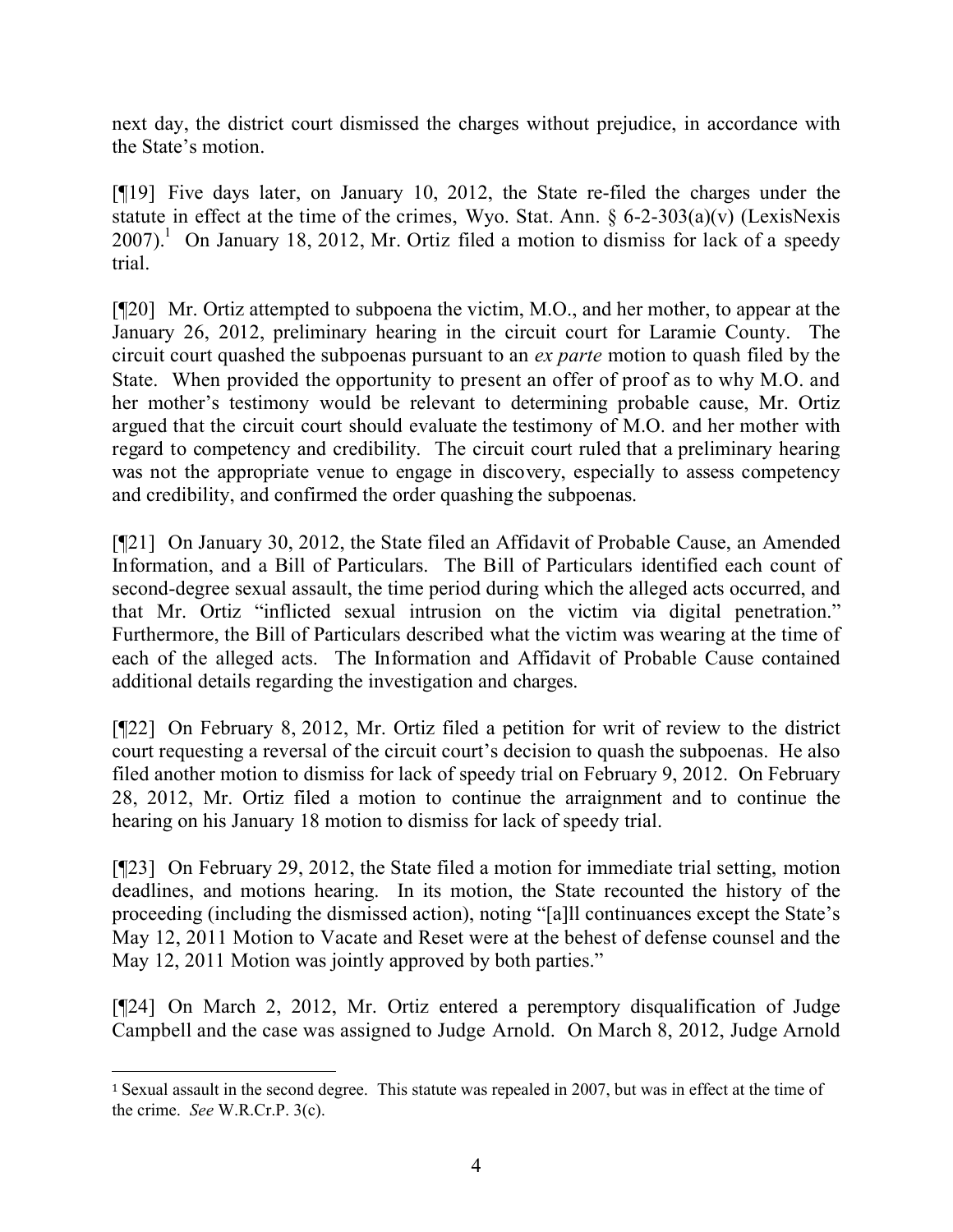reset arraignment and the hearing on the motions to dismiss for lack of speedy trial to March 20, 2012. On March 14, 2012, the district court denied Mr. Ortiz's petition for writ of review of the circuit court's preliminary hearing quashing the subpoenas for M.O. and her mother. The district court reiterated the reasoning of the circuit court that "parties may not subpoena witnesses for the purpose of discovery at a preliminary hearing."

[¶25] Mr. Ortiz's motions to dismiss for lack of speedy trial were subsequently denied at the hearing on March 20, 2012.

[¶26] Mr. Ortiz filed a motion to continue arraignment on March 26, 2012. Although the State objected, the district court reset arraignment to April 12, 2012. On April 9, 2012, the district court issued its order denying Mr. Ortiz's motion to dismiss for lack of speedy trial. In its order, the district court considered all of the *Barker v. Wingo*, 407 U.S. 514, 92 S.Ct. 2182, 33 L.Ed.2d 101 (1972), speedy trial factors and concluded that Mr. Ortiz was responsible for the majority of delays in the case. At his arraignment on April 12, 2012, Mr. Ortiz again pled not guilty and trial was set for September 25, 2012. On August 21, 2012, Mr. Ortiz filed a motion to reopen and reconsider any and all motions previously filed. That same day, upon the request of Mr. Ortiz, the trial was reset to October 2, 2012. On October 1, 2012, the district court considered Mr. Ortiz's motion to reopen and reconsider all previous motions. The district court denied review of those motions that were final under the initial action, granted several of the motions, and reserved ruling on the other issues for trial.

[¶27] At trial, the State's case centered on M.O.'s testimony that Mr. Ortiz, her grandfather, sexually assaulted her when she was a little girl. In his opening statement, Mr. Ortiz's counsel attacked M.O.'s motivation for making such allegations and questioned her credibility, suggesting she fabricated the report because she did not want to live with her father following the divorce of her parents. Defense counsel stated in his opening:

> What is really important that you are going to see, ladies and gentleman, is that the separation and the impending divorce that ensued from that separation has had a drastic effect on this young girl. It had a drastic effect on this young girl to the point that she has now made false allegations of sexual abuse.

. . . .

In fact, what's very important that you are going to see that this disclosure did not occur until this young lady felt she was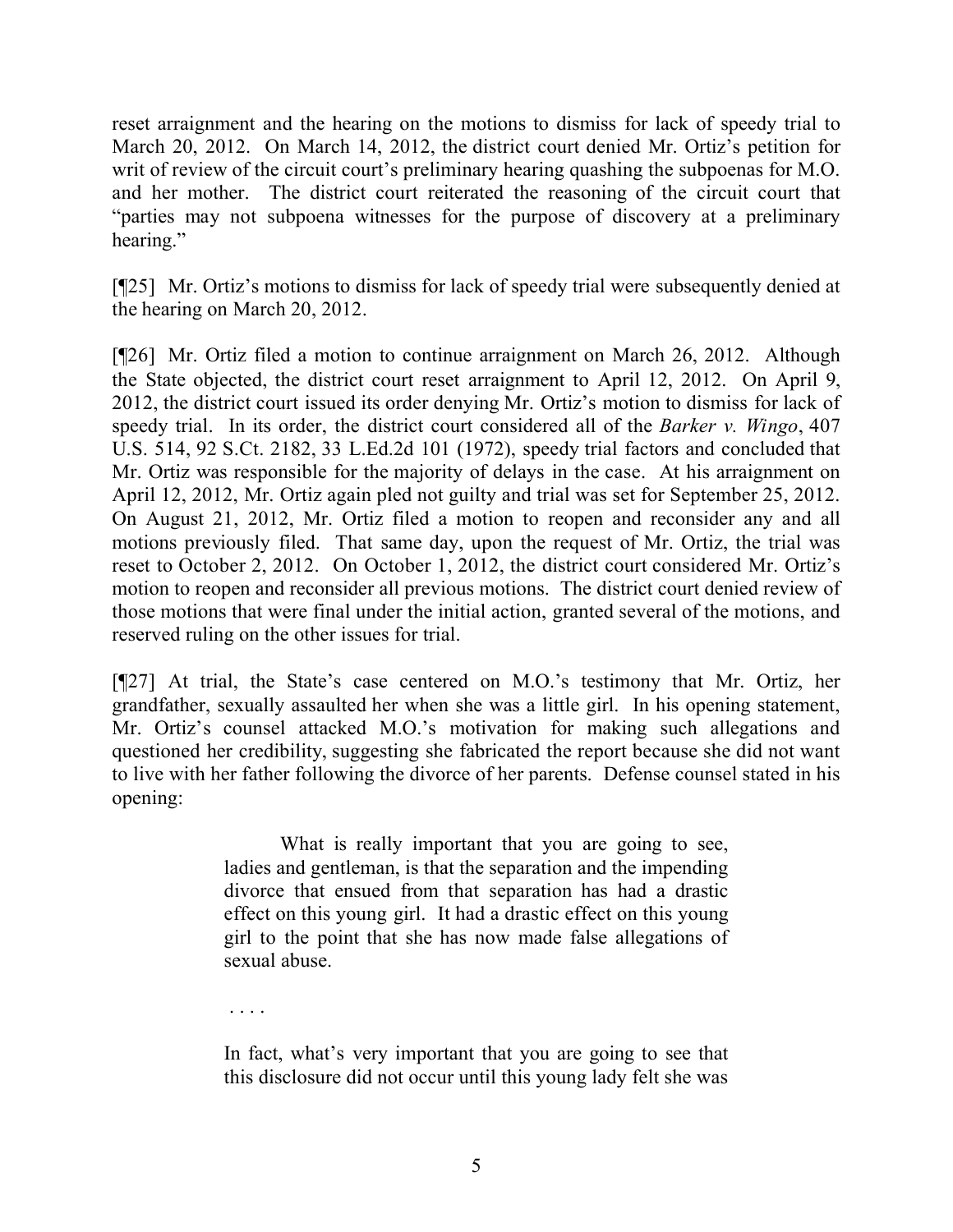going to be ripped away from her mom and her mom's family and put into her father's family.

. . . .

So you're going to see through the years that this young lady said these things to adults, people of importance, and it didn't work. But still her dad was over here trying to get custody of her and possibly taking her away. That's what you're going to see, ladies and gentleman. That was the first time that she came out with this disclosure that her grandfather was sexually abusing her.

[¶28] The State rebutted those attacks by calling, as its first witness, forensic interviewer Lynn Huylar and introducing a 2006 forensic interview Ms. Huylar had conducted with M.O. The video highlighted the consistency of M.O.'s allegations dating back to 2006. The State contended that the forensic interview was admissible as a prior consistent statement. Mr. Ortiz's counsel objected to the timing of the introduction of the videotaped interview, arguing that the video should not be admitted until after M.O. had been cross-examined.<sup>2</sup> The district court denied Mr. Ortiz's objection on the grounds that Mr. Ortiz had already argued, in his opening statement, that M.O. had an improper motive and had fabricated her allegations. The district court found the video admissible as a prior consistent statement to rebut Mr. Ortiz's allegations of improper motive.

[¶29] Ms. Huylar's testimony included an introduction of the video and an explanation of forensic interviewing. Later, on cross-examination, Mr. Ortiz's counsel repeatedly and unsuccessfully attempted to solicit testimony from Ms. Huylar regarding M.O.'s credibility and truthfulness.

[¶30] The four-day jury trial concluded on October 5, 2012, 176 days after arraignment on the re-filed charges, and 892 days after his initial arrest. Mr. Ortiz was convicted on all three counts of second-degree sexual assault. Mr. Ortiz submitted a timely notice of appeal.

# **DISCUSSION**

# **I.** *Was Mr. Ortiz denied his right to a speedy trial?*

l

[¶31] Mr. Ortiz argues that his right to a speedy trial was violated. In the initial action, 125 days elapsed between Mr. Ortiz's arraignment and his signing of a waiver of his right to a speedy trial. In the second action, 173 days elapsed from arraignment to the

 $2^{\circ}$  Mr. Ortiz stipulated to the admissibility of the content of the interview.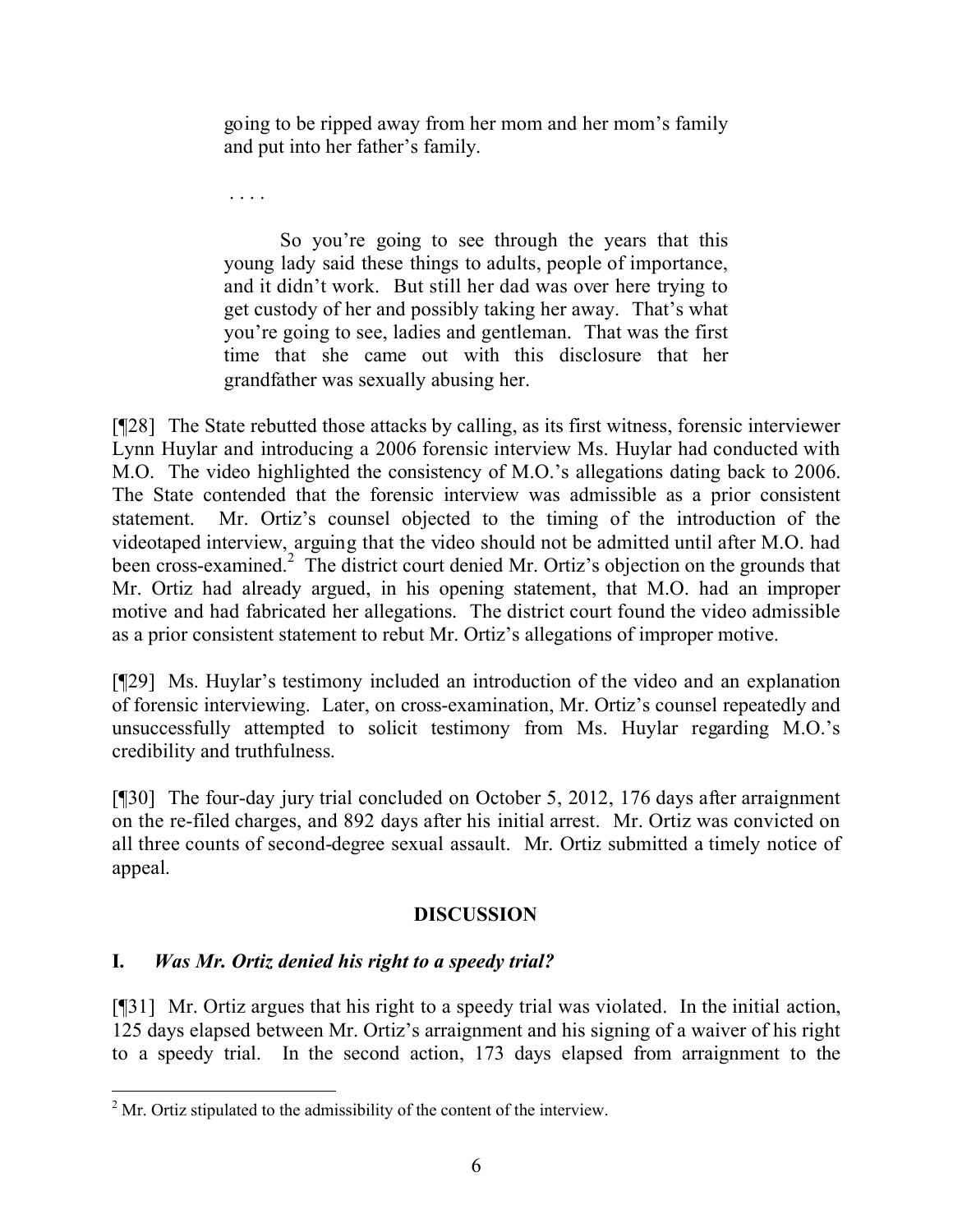beginning of trial on October 2, 2012. Excluding the five days between the State's dismissal and re-filing, 887 days elapsed between Mr. Ortiz's initial arrest and his final conviction on October 5, 2012. Considering all of these time periods, individually and cumulatively, where appropriate, we find no violation of Mr. Ortiz's right to a speedy trial.

[¶32] This Court performs a *de novo* review of speedy trial claims to ensure that the mandates of the rules of criminal procedure and constitutional guarantees have been met. *Almada v. State*, 994 P.2d 299, 304 (Wyo. 1999). Our analysis will address both the state and constitutional questions.

> We begin by calculating the time between defendant's arraignment and trial, excluding the time periods specified in W.R.Cr.P. 48(b)(3). Delays of fewer than 120 days are permissible. If a delay has exceeded 120 days, we determine whether the defendant has made a written demand for a speedy trial or otherwise vigorously asserted his rights under W.R.Cr.P. 48. If the defendant has not done so, we apply the four-part constitutional test articulated in *Barker v. Wingo*, 407 U.S. 514, 530, 92 S.Ct. 2182, 2192, 33 L.Ed.2d 101 (1972), and adopted in *Cosco v. State*, 503 P.2d 1403, 1405 (Wyo. 1972), *cert. denied*, 411 U.S. 971, 93 S.Ct. 2164, 36 L.Ed.2d 693 (1973), to ensure that the defendant's constitutional guarantee to a speedy trial has been satisfied.

*Detheridge v. State*, 963 P.2d 233, 235 (Wyo. 1998) (citations omitted). 3

# **A. W.R.Cr.P. 48(b)**

[¶33] "A criminal charge shall be brought to trial within 180 days following arraignment unless continued as provided in this rule." W.R.Cr.P. 48 (b)(2). Calculating the 180-day provision of Rule 48 is a simple matter of arithmetic, beginning with arraignment and ending with commencement of trial, excluding any time periods specified in the rule. *Berry v. State*, 2004 WY 81, ¶ 21, 93 P.3d 222, 228 (Wyo. 2004). Where the State dismisses then re-files the charges, the 180-day period begins again from the second arraignment to trial. *Id*. at ¶ 22, at 228; *Hall v. State*, 911 P.2d 1364, 1370 (Wyo. 1996). In the present case, there were two separate proceedings, and therefore two separate calculations to consider under W.R.Cr.P. 48.

l <sup>3</sup> Detheridge was decided under an earlier version of the rule. Rule 48(b) now permits 180 days between arraignment and trial.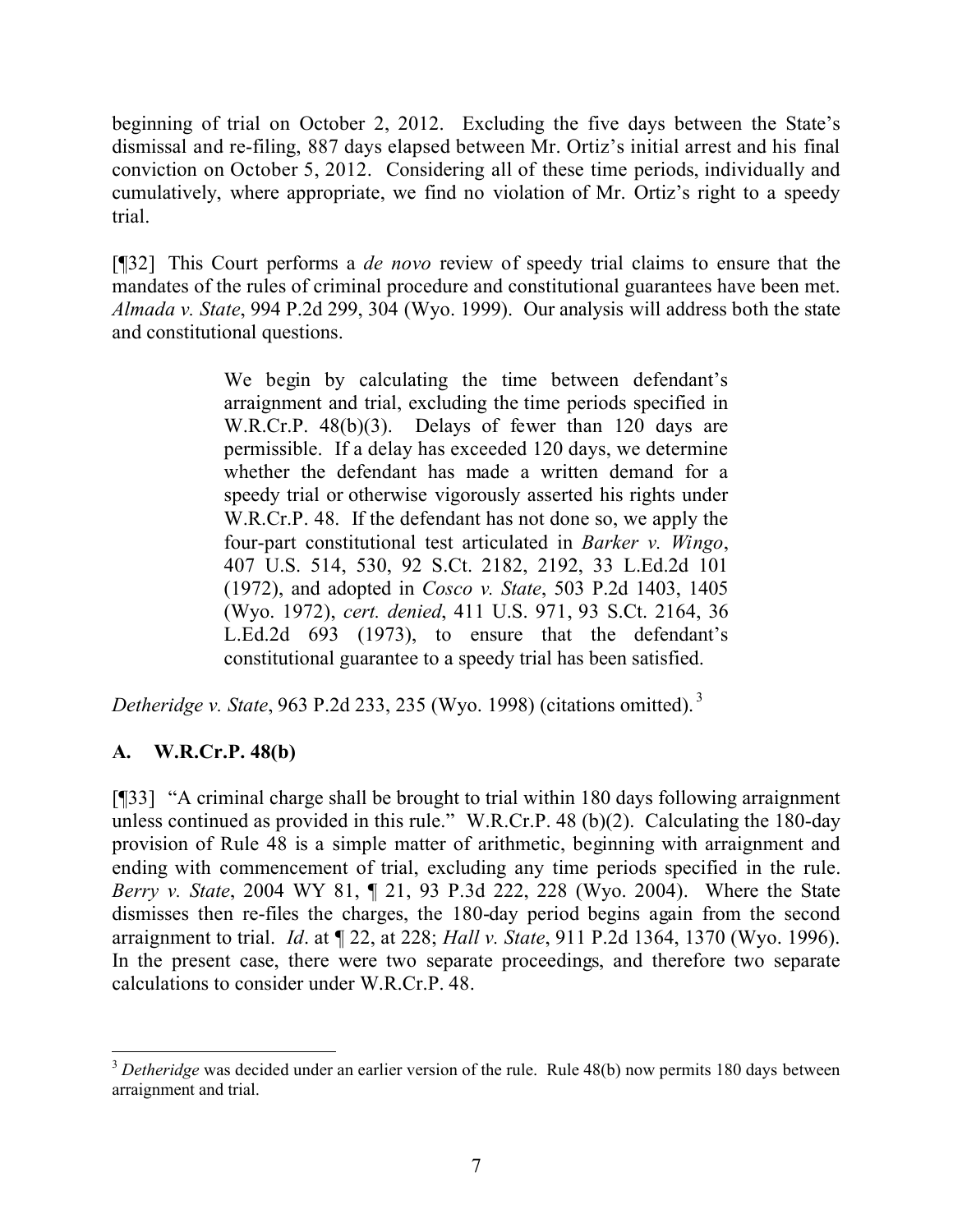[¶34] Mr. Ortiz was arrested on April 27, 2010, in the initial action, and released the next day. He was then arraigned on June 10, 2010. The original trial date was set for August 3, 2010, however it was reset more than ten times due to motions and requests for continuances by Mr. Ortiz.

[¶35] Mr. Ortiz filed a signed waiver of speedy trial on October 13, 2010, 125 days after his arraignment. He also filed another waiver of speedy trial on February 28, 2011.<sup>4</sup> Filing a signed waiver of speedy trial by the defendant effectively stops the clock pursuant to W.R.Cr.P. 48. *See McEwan v. State*, 2013 WY 158, ¶ 34, 314 P.3d 1160, 1169 (Wyo. 2013). Because Mr. Ortiz filed such a waiver on October 13, 2010, 125 days after his arraignment and well within the Rule 48(b) limit, his right to a speedy trial under Wyoming rules was not violated in the initial action.

[¶36] On January 5, 2012, the district court dismissed the charges in the initial action without prejudice. Five days later, the State re-filed charges against Mr. Ortiz under the statute in effect at the time of the crimes.<sup>5</sup> Mr. Ortiz was arraigned April 12, 2012. The trial began October 2, 2012, 173 days after arraignment, and within the 180-day limit provided in Rule 48(b).

[¶37] Because both actions fall within the permissible period specified in W.R.Cr.P. 48(b), we find no violation of Mr. Ortiz's right under the Wyoming Rules of Criminal Procedure.

### **B. Constitutional Analysis**

[¶38] We next turn to the question of whether Mr. Ortiz's constitutional right to a speedy trial was violated by the cumulative delay in the two proceedings.

[¶39] The Sixth Amendment guarantees every criminal defendant a speedy trial. U.S. Const. amend. VI; *Humphrey v. State*, 2008 WY 67, ¶ 20, 185 P.3d 1236, 1243 (Wyo. 2008). For its constitutional speedy trial analysis, this Court adopts the four-factor test articulated in *Barker v. Wingo*, 407 U.S. 514, 530-33, 92 S.Ct. 2182, 2192-93, 33 L.Ed.2d 101 (1972); *Cosco v. State*, 503 P.2d 1403, 1405 (Wyo. 1972), *cert. denied*, 411 U.S. 971, 93 S.Ct. 2164, 36 L.Ed.2d 693 (1973). The *Barker* test requires balancing (1) the length of the delay, (2) the reason for the delay, (3) the defendant's assertion of his right, and (4) the prejudice to the defendant. *Boucher v. State*, 2011 WY 2, ¶ 9, 245 P.3d 342, 348 (Wyo. 2011); *Strandlien v. State*, 2007 WY 66, ¶ 6, 156 P.3d 986, 990 (Wyo. 2007). No individual factor is dispositive. *Boucher*, 2011 WY 2, ¶ 9, 245 P.3d at 348. The

 $\overline{a}$  $4$  Though Mr. Ortiz filed a motion to dismiss for lack of speedy trial on February 17, 2011, we find it irrelevant to this analysis. The motion specifically stated, "[T]his Motion is not brought based upon the proceeding since the Defendant was charged because he admits and stipulates that: He has filed a Waiver of Speedy Trial. . . ."

<sup>&</sup>lt;sup>5</sup> Sexual assault in the second degree. Wyo. Stat. Ann. § 6-2-303(a)(v).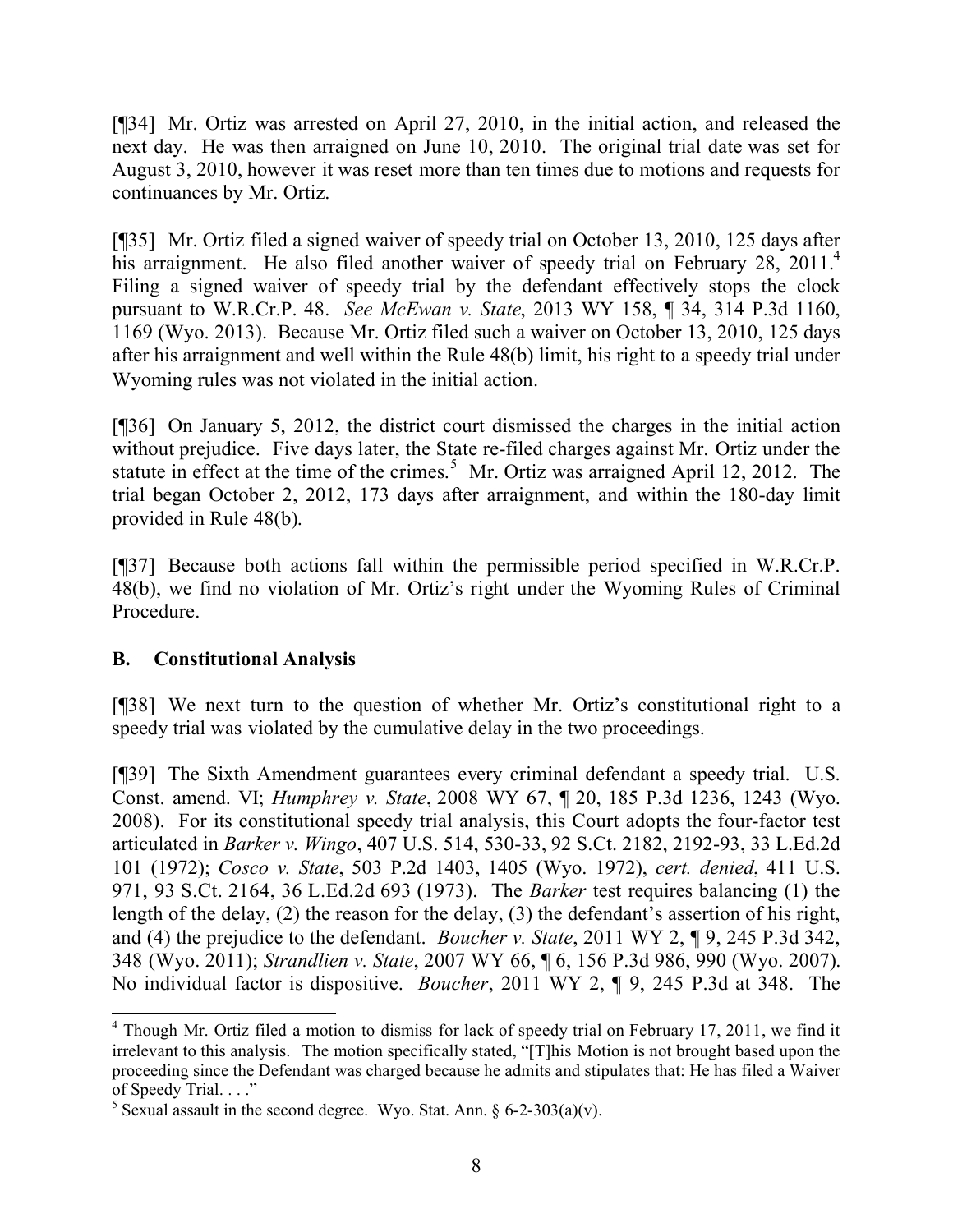ultimate "inquiry is whether the delay in bringing the accused to trial was unreasonable, that is, whether it substantially impaired the right of the accused to a fair trial." *Warner v. State*, 2001 WY 67, ¶ 10, 28 P.3d 21, 26 (Wyo. 2001) (quoting *Wehr v. State*, 841 P.2d 104, 112 (Wyo. 1992)).

# **1. Length of Delay**

[¶40] For purposes of the constitutional analysis, the speedy trial clock begins to run at the time of arrest, information, or indictment, whichever occurs first. *Boucher*, 2011 WY 2, ¶ 10, 245 P.3d at 349. Dismissal and re-filing the charges does not restart the clock. *Id*. "[H]owever, the interim period between dismissal of charges and re-filing is not counted as long as the defendant is neither under arrest nor formally charged." *Id.* The right to a speedy trial "continues until the defendant is convicted, acquitted or a formal entry is made on the record of his case that he is no longer under indictment." *Berry*, 2004 WY 81, ¶ 32, 93 P.3d at 231 (quoting 4 Wayne R. LaFave, Jerold H. Israel, & Nancy J. King, *Criminal Procedure* § 18.1(c), at 670-71 (2d ed. 1999)).

[¶41] Mr. Ortiz's initial arrest occurred on April 27, 2010, and he was convicted on October 5, 2012. Excluding the five days between the State's dismissal and re-filing, 887 days elapsed between Mr. Ortiz's initial arrest and his conviction. We previously held that a 500-day delay is presumptively prejudicial and warrants further analysis of the *Barker* factors. *Miller v. State*, 2009 WY 125, ¶ 39, 217 P.3d 793, 805 (Wyo. 2009) (citing *Campbell v. State*, 999 P.2d 649, 655-56 (Wyo. 2000)). Therefore, we will consider the remaining factors here.

# **2. Reason for Delay**

[¶42] In reviewing the second factor, reason for delay, this Court examines which party was responsible for the delay. *Miller*, 2009 WY 125, ¶ 40, 217 P.3d at 805. "[D]elays attributable to the defendant may disentitle him to speedy trial safeguards." *Berry*, 2004 WY 81,  $\P$  35, 93 P.3d at 232. "[D]elays attributable to changes in defense counsel, to the defendant's requests for continuances, and to the defendant's pretrial motions are all considered delays attributable to the defense." *Miller*, 2009 WY 125, ¶ 40, 217 P.3d at 805 (citing *Strandlien*, 2007 WY 66, ¶ 12, 156 P.3d at 991). With respect to the prosecution, "[a] deliberate attempt to delay the trial in order to hamper the defense should be weighted heavily against the government." *Berry*, 2004 WY 81, ¶ 36, 93 P.3d at 232 (quoting *Wehr*, 841 P.2d at 112-13).

[¶43] Our examination of the record reveals the majority of delays resulted from Mr. Ortiz's actions. In fact, Mr. Ortiz's disregard for his speedy trial rights is best exemplified by his counsel's response to the trial judge's speedy trial concerns at a July 14, 2011 status hearing, "[m]y client doesn't care. Whatever, Your Honor."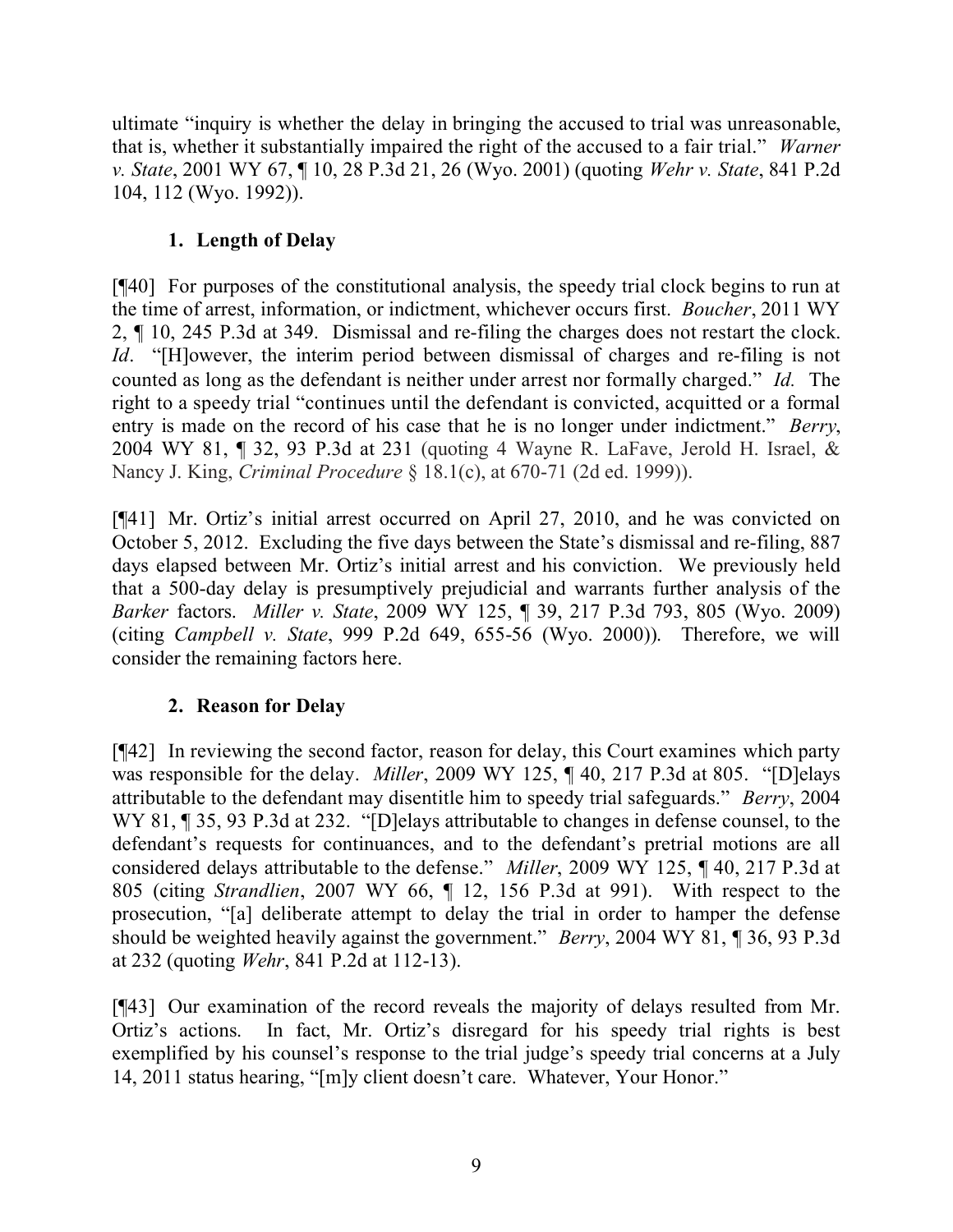[¶44] Part of the delay was caused by Mr. Ortiz's countless improper praecipes. Prior to the State's dismissal of the original charges in the initial action, Mr. Ortiz filed multiple praecipes for subpoenas *duces tecum* for more than ten different individuals or organizations. In its order quashing all outstanding subpoenas, the district court noted that the praecipes failed to comply with W.R.Cr.P. 17(d), requiring all books, papers, documents and other objects of the subpoena to be delivered to the court for *in camera* review. Nevertheless, Mr. Ortiz continued to file subpoenas improperly requesting all documents be delivered directly to the defense. Once again, upon a motion by the State, the district court issued an order quashing these outstanding and defective subpoenas.

[¶45] Mr. Ortiz also filed numerous motions in the initial action. On January 7, 2011, Mr. Ortiz filed a motion to dismiss, arguing that his right to due process of law was violated because the trial transcript from Mr. Ortiz's son's divorce case was missing from court records. On January 12, 2011, Mr. Ortiz filed a motion to produce and a motion *in limine*. On February 17, 2011, Mr. Ortiz filed a motion to dismiss for lack of speedy trial. On June 3, 2011, Mr. Ortiz filed a motion to have the district court reexamine its earlier order providing for *in camera* review of DFS records. On August 25, 2011, Mr. Ortiz filed a motion requesting a hearing on whether the victim's testimony had been tainted. On September 8, 2011, Mr. Ortiz filed a motion to bifurcate the taint hearing. On September 14, 2011, Mr. Ortiz's new counsel filed an entry of appearance on his behalf.

[¶46] Responding to the numerous subpoenas, defective subpoenas, and motions, all delayed the course of the initial action and were caused by Mr. Ortiz. Additionally, our review of the record reveals at least ten times in the initial action that the trial date was continued at Mr. Ortiz's request.

[¶47] After the State re-filed the charge in the second action, Mr. Ortiz filed two motions to dismiss for lack of speedy trial, the first filed January 18, 2012, and the second filed February 9, 2012. He subsequently filed two motions to continue arraignment on February 28 and March 26, 2012, and a peremptory disqualification of Judge Campbell on March 2, 2012.

[¶48] On March 20, 2012, 693 days after arrest, the district court reviewed Mr. Ortiz's two motions to dismiss for lack of speedy trial. At the hearing, the district court found most of the delays attributable to Mr. Ortiz:

> During my recitation of the pleadings in the first file, I will note that there are dozens of pleadings filed by the defense beginning June 8, 2010 . . . .

> There are also, and I haven't counted these either, but I would guess a dozen or two dozen pr[a]ecipes for subpoena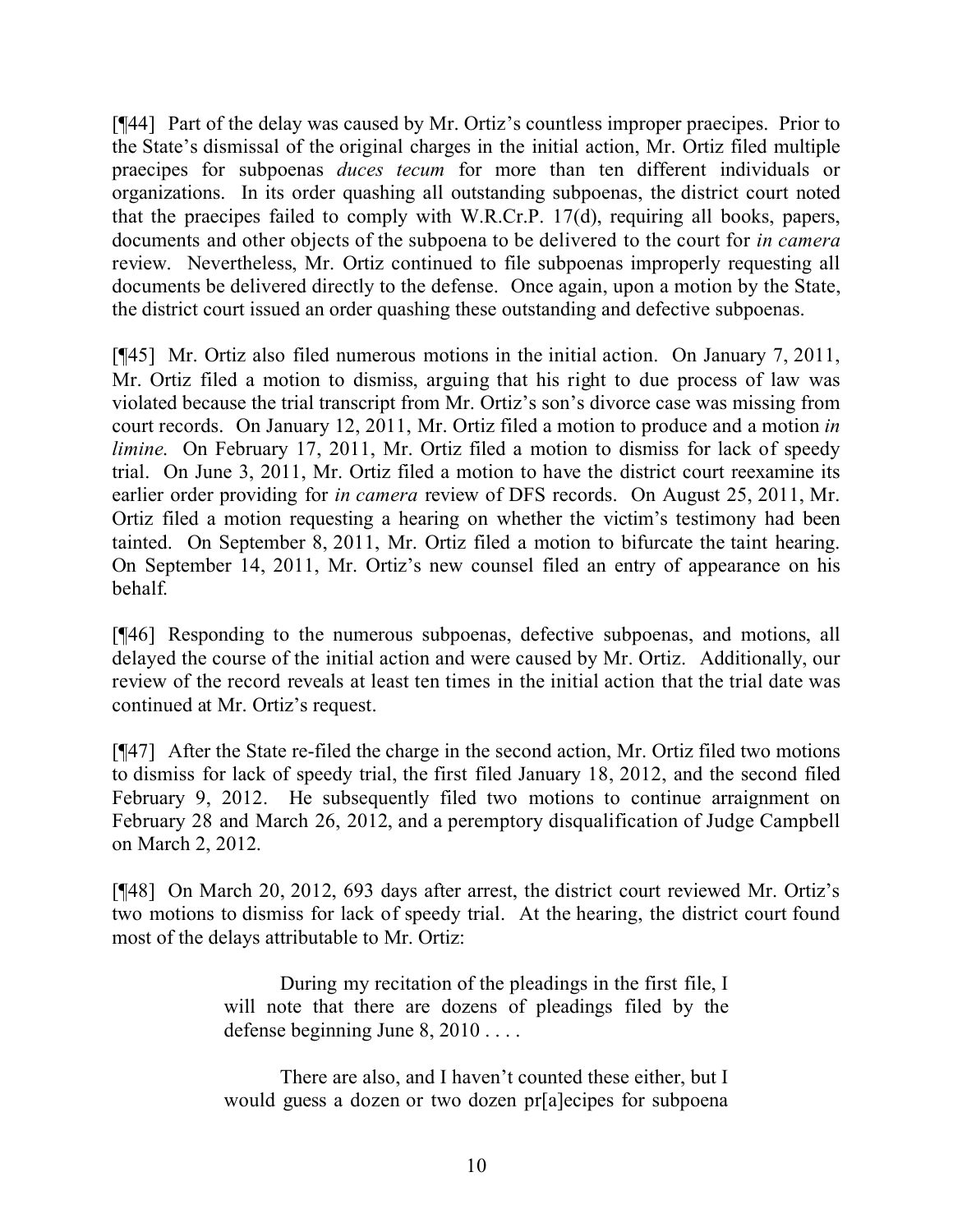duces tecum filed by [defense counsel] seeking the attendance of various people either at his office or at the courthouse. . . .

Those same subpoenas duces tecum were filed repetitively during the proceeding in the first case. The State was obliged to move to quash those subpoenas as were attorneys representing the people who had been subpoenaed.

. . . .

The transcript reveals that . . . [the district court] commented to the effect, "The motions don't comply with Rule 17 . . . ."

Despite that comment, [defense counsel] continued to file subpoena duces tecum . . . all essentially on the same group of people.

It took time for the individuals upon whom the subpoenas were served to respond to the subpoenas, to arrange for attorneys to represent them, to file motions to quash those subpoenas, for the State to object to the subpoena[s].

. . . .

All of these actions by the defense, . . . consumed time.

[¶49] Finally, in its order denying Mr. Ortiz's two motions for lack of speedy trial, dated April 9, 2012, the district court found:

> The delay of more than 693 days does not weigh in favor of [Mr. Ortiz] because [Mr. Ortiz] has been responsible for almost all of the delays between his arrest and his upcoming trial. He has filed numerous pretrial motions, numerous pr[a]ecipes for subpoena *duces tecum* (despite being warned that they will not be issued unless they are in accordance with the rules), and requested multiple continuances.

[¶50] In spite of the district court's admonition, on August 21, 2012, Mr. Ortiz filed a motion to reopen and reconsider any and all motions previously filed. The motion lists all of Mr. Ortiz's previous motions and requests for reconsideration, even for those motions that were granted. The district court eventually considered this motion on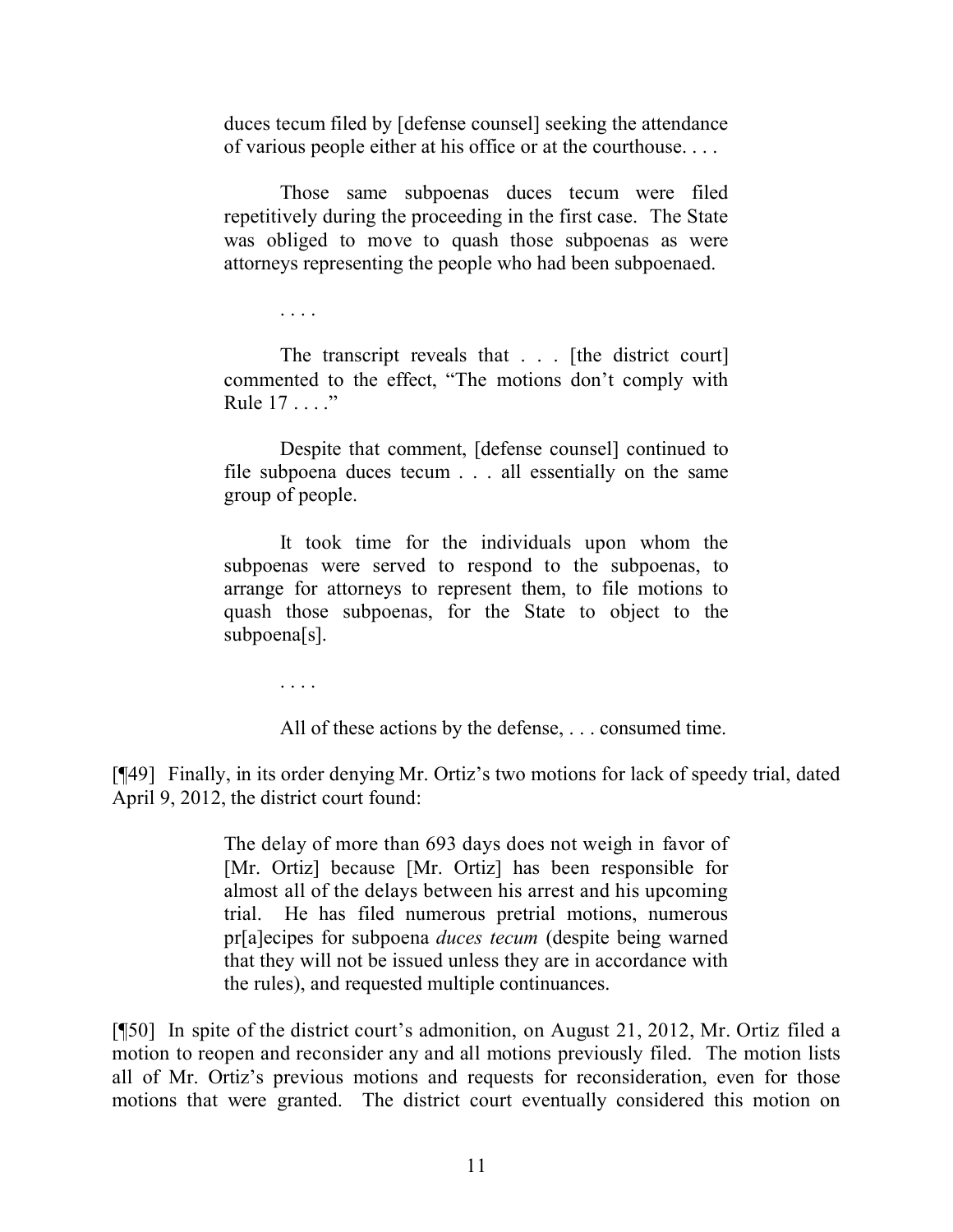October 1, 2012, one day before trial, and denied review of those motions that were final under the initial action, and reserved ruling on the other issues for trial.

[¶51] There are only two apparent delays attributable to the State: (1) the dismissal and re-filing of charges against Mr. Ortiz, which resulted in a delay of five days; and (2) the May 12, 2011 motion to vacate trial setting and reset trial to give the State and defense more time for plea negotiations. These delays hardly qualify as "deliberate attempt[s] to delay the trial in order to hamper the defense." *Berry*, 2004 WY 81, ¶ 36, 93 P.3d at 232 (quoting *Wehr*, 841 P.2d at 112-13). The remaining delays in this case are attributable to Mr. Ortiz and therefore this factor weighs heavily in favor of the State.

# **3. Defendant's Assertion of the Right**

[¶52] The third factor to consider is the defendant's assertion of his right to a speedy trial. *Boucher*, 2011 WY 2, ¶ 9, 245 P.3d at 348. The failure to assert the right to a speedy trial, while not necessary to prove a violation of that right, weighs heavily in determining whether that right was violated. *Strandlien*, 2007 WY 66, ¶ 13, 156 P.3d at 991; *Barker*, 407 U.S. at 532, 92 S.Ct. at 2192-93.

[¶53] Mr. Ortiz did assert his right to a speedy trial by filing three motions to dismiss for lack of speedy trial. However, the first motion to dismiss was followed, eleven days later, by Mr. Ortiz filing a waiver of speedy trial; and, his final motion was followed by two motions to continue arraignment, one motion to continue the trial, a peremptory disqualification of the sitting judge, and his motion to reconsider all previous motions.

[¶54] We recognize that, "[a] signed waiver of speedy trial does not give the State free reign to delay a defendant's trial unreasonably for all time." *Miller*, 2009 WY 125, ¶ 36, 217 P.3d at 804. However, when the defendant has waived his speedy trial right, and then proceeds to cause numerous delays, those facts weigh substantially in favor of the State.

[¶55] Furthermore, all three of Mr. Ortiz's motions to dismiss for lack of speedy trial were premised on prearrest delay, rather than the post-arrest period that is the focus of our speedy trial constitutional analysis. In his first motion to dismiss, Mr. Ortiz conceded:

- 1. That this Motion is not brought based upon the proceeding since the Defendant was charged because he admits and stipulates that:
	- a. He has filed a Waiver of Speedy Trial[.]
	- b. There are pending Motions that need to be resolved.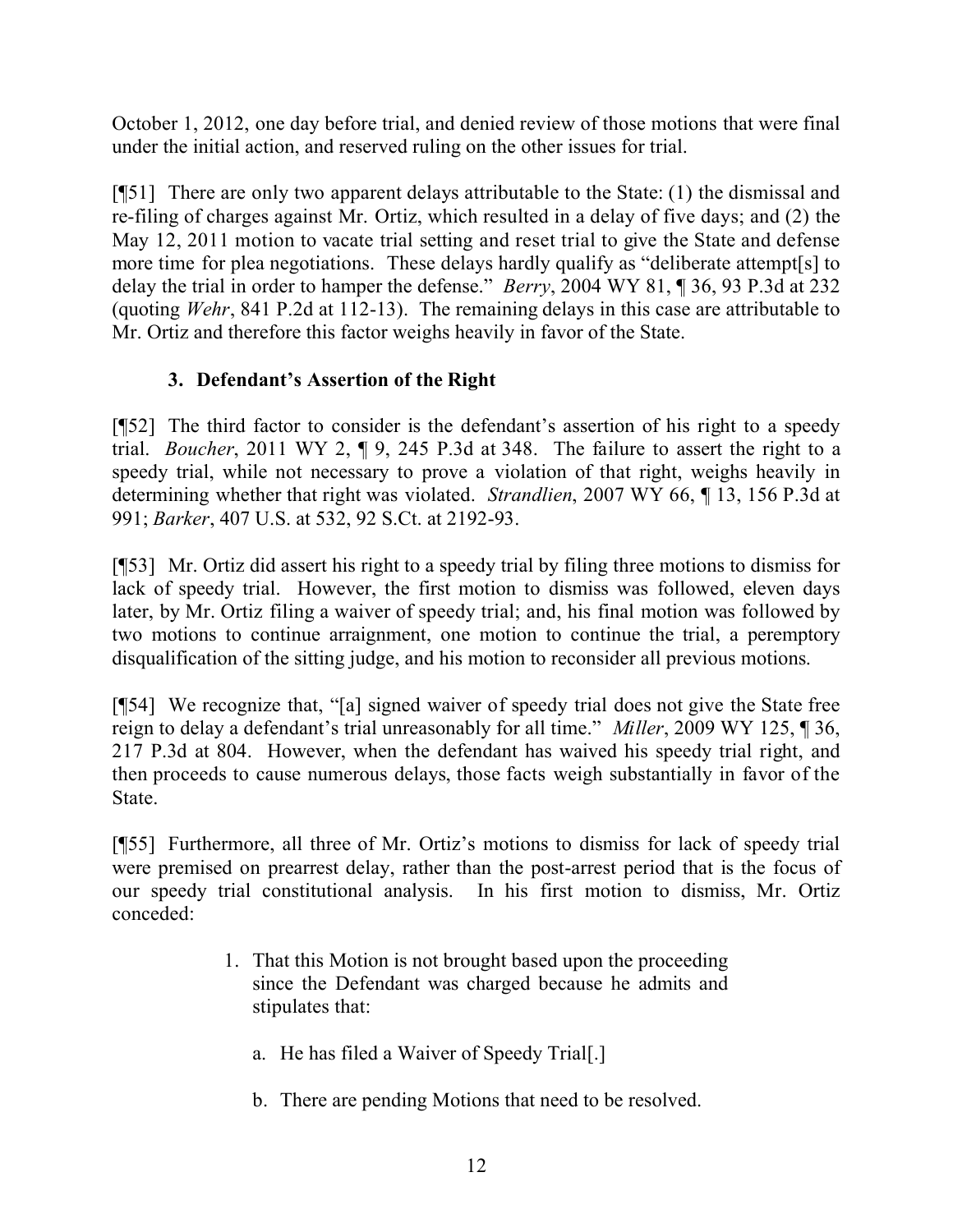c. There has been good cause and it was in the interests of [j]ustice that the [t]rial date was continued.

Instead, Mr. Ortiz's motion asserted that the "delay since the date of the initial reporting of the allegations to the date of the information being filed," was unconstitutional. In his other two motions to dismiss, Mr. Ortiz again argues only that he was prejudiced by the delay *prior* to charging.

[¶56] The speedy trial clock begins to run upon the date of arrest, indictment, or filing of information, whichever occurs first. *Boucher*, 2011 WY 2, ¶ 10, 245 P.3d at 349. This Court has found that the speedy trial clause has no application to prearrest delays. *Black v. State*, 820 P.2d 969, 970 (Wyo. 1991). In *Black*, this Court adopted the position of the United States Supreme Court.

> [T]hat as far as the Speedy Trial Clause of the Sixth Amendment is concerned, such delay is wholly irrelevant, since our analysis of the language, history, and purposes of the Clause persuaded us that only "a formal indictment or information or else the actual restraints imposed by arrest and holding to answer a criminal charge . . . engage the particular protections" of that provision.

820 P.2d at 970 (quoting *United States v. Marion*, 404 U.S. 307, 320, 92 S.Ct. 455, 463, 30 L.Ed.2d 468 (1971)).

[¶57] Because all three of Mr. Ortiz's speedy trial motions argue prearrest delay, they do not assert the right to a speedy trial as provided by the Sixth Amendment. While such prearrest delays do implicate the due process rights of the Fifth Amendment to the United States Constitution, Mr. Ortiz failed to present any cogent argument regarding a due process violation. *Sonnett v. First Am. Title Ins. Co*., 2013 WY 106, ¶ 26, 309 P.3d 799, 808 (Wyo. 2013) (This Court will not address arguments that lack any cogent argument or citation to relevant authority.).

[¶58] Our analysis of the third factor finds that Mr. Ortiz waived his speedy trial rights twice. His actions subsequent to asserting his speedy trial right caused numerous procedural delays, and, furthermore, his assertions erroneously applied prearrest delay to a speedy trial analysis. Taking these facts into account, we find Mr. Ortiz's assertion of his speedy trial insufficient to weigh in his favor.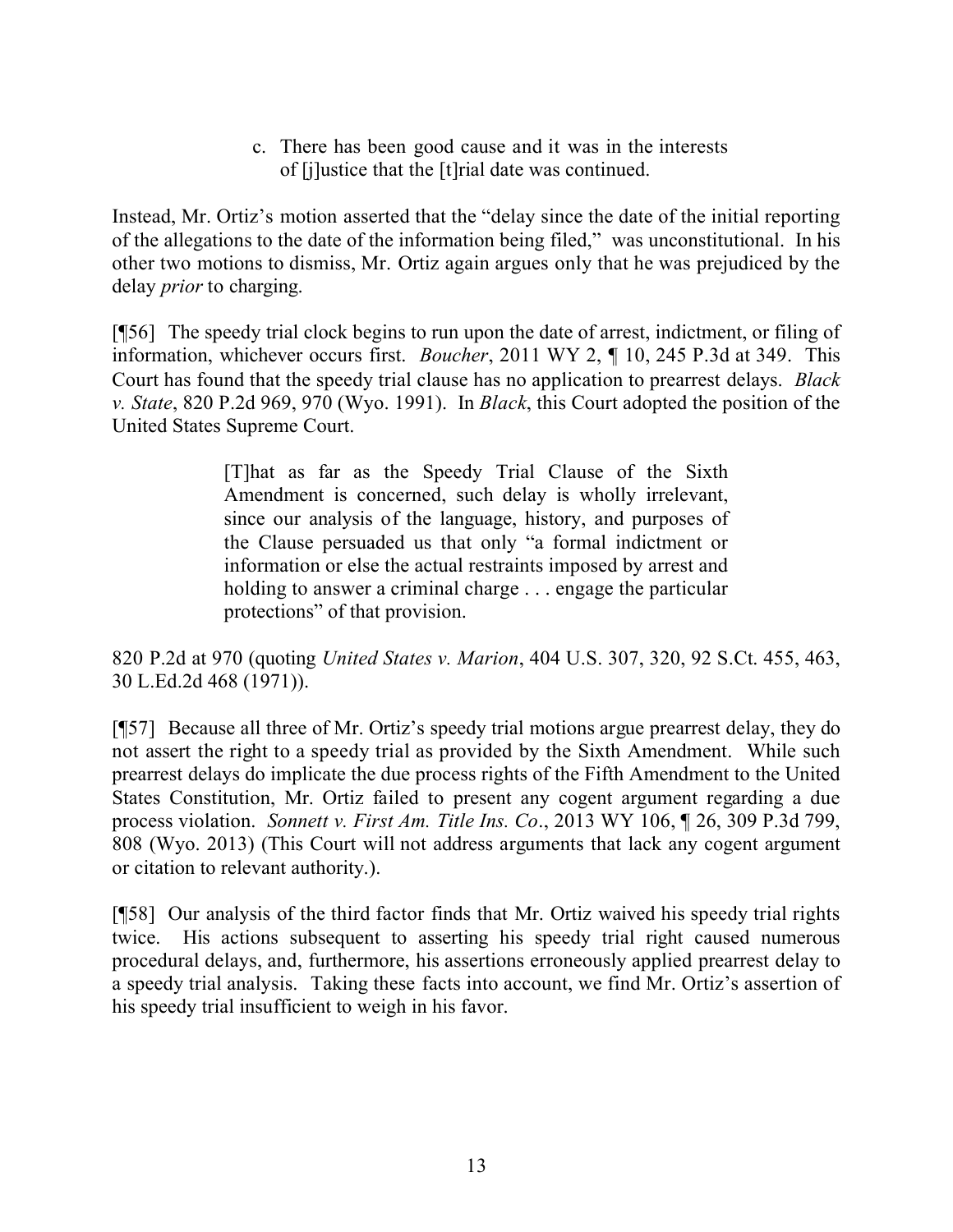### **4. Prejudice to Defendant**

[¶59] The fourth factor requires us to consider whether the delay prejudiced Mr. Ortiz. To evaluate prejudice for a speedy trial analysis, we consider, "(1) lengthy pretrial incarceration; (2) pretrial anxiety; and, (3) impairment of the defense." *Berry*, 2004 WY 81, ¶ 46, 93 P.3d at 237 (quoting *Harvey v. State*, 774 P.2d 87, 96 (Wyo. 1999)); *Barker*, 407 U.S. at 532, 92 S.Ct. at 2193.

[¶60] First, Mr. Ortiz makes no argument regarding his pretrial incarceration, and therefore we will not consider it.<sup>6</sup>

[¶61] Second, with regard to pretrial anxiety, this Court has said, "because a certain amount of pretrial anxiety naturally exists, a defendant must demonstrate he suffered prejudice in an extraordinary or unusual manner." *Miller*, 2009 WY 125, ¶ 44, 217 P.3d at 805 (internal quotes and citations omitted). Furthermore, a bare assertion of anxiety will not suffice. *Id.* at  $\P$  44, at 806. Nevertheless, a bare assertion is all that Mr. Ortiz presents with this passing reference: "[t]he victim, the witness and the defendant all suffered pre-trial anxiety as well as impairment of the defense by fading memories, evidence and the prosecutions [sic] play on the fading memories to infer guilt." Without further articulation, this Court places little significance on this bare assertion.

[¶62] Third, and most important of the prejudice factors, we consider impairment of the defense. *Miller*, 2009 WY 125, ¶ 45, 217 P.3d at 806. "This inquiry is designed to prevent a defense from becoming impaired by death, disappearance, or memory loss of witnesses for the defense . . . ." *Id*.

[¶63] Mr. Ortiz argues that the delay caused memory loss to him and the alleged victim. He offers no proof as to how those memories were impaired from the time of his initial arrest to the trial -- the period we are concerned with under our constitutional speedy trial analysis. Instead, Mr. Ortiz points to the time prior to his arrest, which is irrelevant to our analysis.

[¶64] Mr. Ortiz has failed to establish any of the three prejudice factors under the fourth and final *Barker* factor.

[¶65] After considering all four factors of the *Barker* speedy trial constitutional analysis, we conclude that the delay did not "substantially impair[] the right of the accused to a fair trial." *Warner*, 2001 WY 67, ¶ 10, 28 P.3d at 26 (quoting *Wehr*, 841 P.2d at 112). While there was a considerable delay between Mr. Ortiz's initial arrest and trial, the delay was primarily attributable to Mr. Ortiz. He also waived his right to a speedy trial twice and

 $\overline{a}$ <sup>6</sup> This is probably because throughout the proceedings, Mr. Ortiz only spent two days in jail. Mr. Ortiz was released on bond on the day following his initial arrest.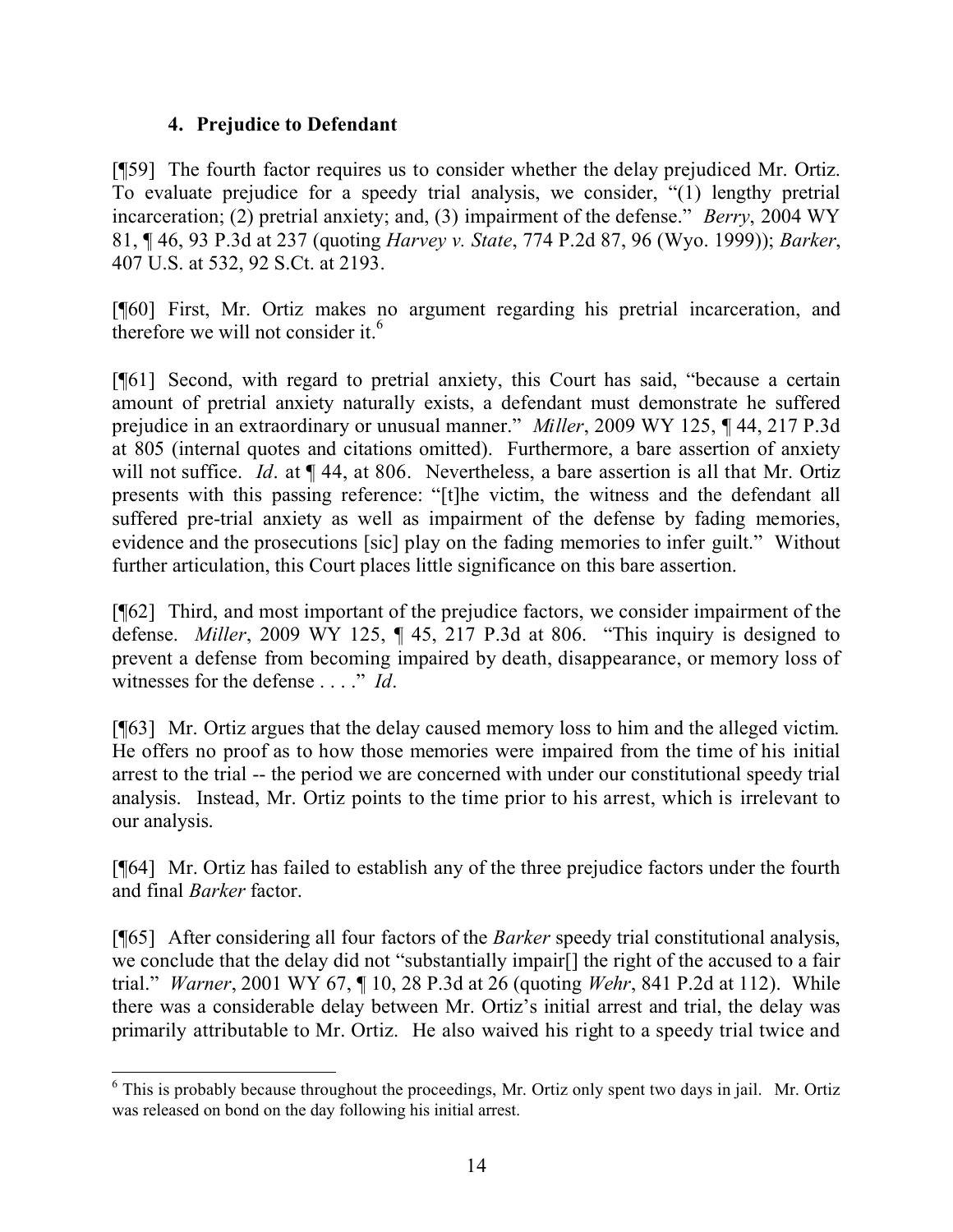caused numerous procedural delays indicating a less than vigorous assertion of his right. Finally, he has failed to demonstrate prejudice to his defense as a result of the delay.

# **II.** *Did the district court properly admit forensic interview evidence as a prior consistent statement?*

[¶66] The trial court admitted into evidence a videotaped interview of the victim, M.O., with forensic interviewer Ms. Huylar as a prior consistent statement. Mr. Ortiz argues that the evidence is (1) impermissible hearsay, and (2) M.O. should have been subject to cross-examination before admission of a prior consistent statement.<sup>7</sup> We find that the trial court properly admitted the video.

[¶67] This Court reviews alleged errors relating to the admission of evidence for an abuse of discretion. *Marquess v. State*, 2011 WY 95, ¶ 12, 256 P.3d 506, 510 (Wyo. 2011). "Determining whether the trial court abused its discretion involves the consideration of whether the court could reasonably conclude as it did, and whether it acted in an arbitrary and capricious manner." *Lancaster v. State*, 2002 WY 45, ¶ 11, 43 P.3d 80, 87 (Wyo. 2002) (citing *Trujillo v. State*, 2 P.3d 567, 571 (Wyo. 2000)). A trial court's evidentiary rulings "are entitled to considerable deference," and will not be reversed "so long as there exists a legitimate basis for the trial court's ruling . . . ." *Armstrong v. Hrabal*, 2004 WY 39, ¶ 10, 87 P.3d 1226, 1230 (Wyo. 2004) (internal quotes and citations omitted).

[¶68] Prior consistent statements are not considered hearsay and may be admissible if they meet four criteria: (1) the declarant testifies at trial; (2) the declarant is subject to cross-examination; (3) the prior statement is consistent with the declarant's trial testimony; and (4) the prior statement is offered to rebut an express or implied charge against the declarant of recent fabrication or improper influence or motive. W.R.E. 801(d)(1); *Maier v. State*, 2012 WY 50, ¶ 11, 273 P.3d 1084, 1087 (Wyo. 2012).

[¶69] The forensic video interview met all four prior consistent statement requirements. M.O. testified and was subject to cross-examination. The video interview matched her trial testimony -- that Mr. Ortiz had sexually molested her when she was a child. Lastly, the video interview rebutted Mr. Ortiz's claim of fabrication.

[¶70] "The charge of fabrication or improper motive need not come only as a specific allegation during cross-examination; rather, it may be made by implication or innuendo, and it may be found in the 'thrust' of the defenses and testimony presented." *Maier*, 2012 WY 50, ¶ 13, 273 P.3d at 1088 (quoting *Lancaster*, 2002 WY 45, ¶ 18, 43 P.3d at

l  $<sup>7</sup>$  Mr. Ortiz also contends the video was improperly admitted because M.O. was not competent to testify.</sup> Because he provides no cogent argument to support this contention, we will not address it. *Sonnett*, 2013 WY 106, ¶ 26, 309 P.3d at 808.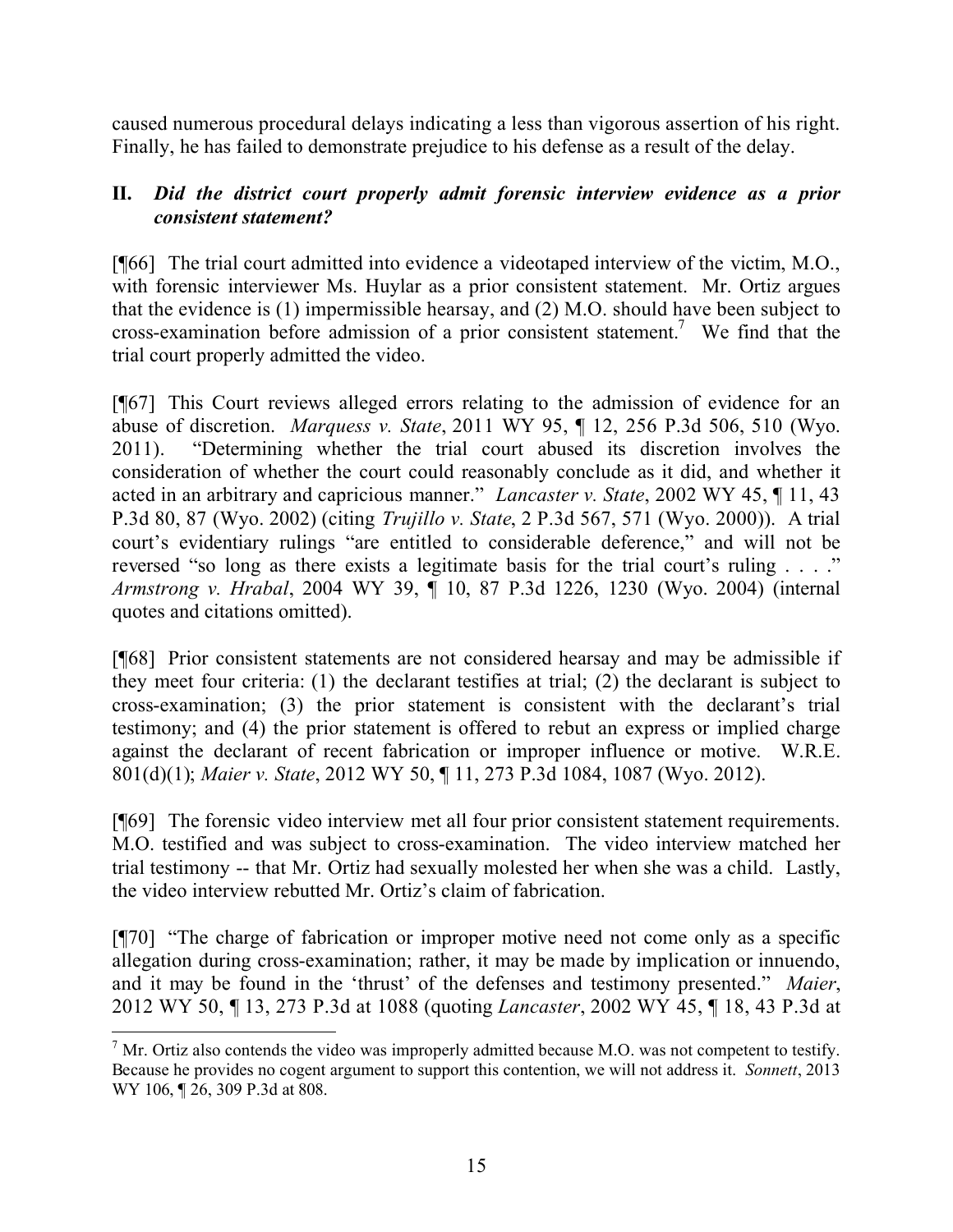89). The opening statements made by the defense counsel suggested that M.O. fabricated the sexual abuse allegation against her grandfather so she would not have to live with her father. The forensic video was admitted to rebut this accusation, demonstrating the consistency of M.O.'s statements from 2006 through the trial.

[¶71] Mr. Ortiz contends that the State could present the interview evidence only after he cross-examined M.O.<sup>8</sup> In his brief, Mr. Ortiz argues, "other authority provides good reasoning concerning whether a temporal requirement should be applied in admitting such evidence[.]" Mr. Ortiz provides none of these authorities.

[¶72] The thrust of the defense, as presented in Mr. Ortiz's opening statement, was that the victim had reason to fabricate the charges against him. Once this allegation of fabrication was introduced, the State was free to introduce video evidence as a prior consistent statement, even if that introduction occurred before M.O.'s cross-examination.

# **III.** *Did testimony from a forensic interviewer or a detective improperly vouch for the credibility of the victim?*

[¶73] Mr. Ortiz argues that the expert testimony of Ms. Huylar and Detective Eddy impermissibly vouched for the credibility of the victim. We find otherwise.

[¶74] Where a defendant fails to assert an objection to challenged testimony, as here, the reviewing court applies a plain error standard of review. *Large v. State*, 2008 WY 22, ¶ 31, 177 P.3d 807, 816 (Wyo. 2008). "This standard requires the alleged error 1) be clearly reflected in the record, 2) be a violation of a clear and unequivocal, not merely arguable, rule of law, and 3) deny an appellant a substantial right resulting in material prejudice." *Id.* (quoting *Sanderson v. State*, 2007 WY 127, ¶ 16, 165 P.3d 83, 89 (Wyo. 2007)). Finding plain error is an exceptional circumstance, and it will only be found where the error seriously affects the fairness or integrity of judicial proceedings. *Id.* at ¶ 31, 177 P.3d at 816-17. "The appellant bears the burden of proving plain error." *Marquess*, 2011 WY 95, ¶ 9, 256 P.3d at 509 (quoting *Christensen v. State*, 2010 WY 95, ¶ 6, 234 P.3d 1229, 1230 (Wyo. 2010)).

[¶75] "It is well established in Wyoming that an expert witness cannot vouch for the truthfulness or credibility of an alleged victim." *Seward v. State*, 2003 WY 116, ¶ 19, 76 P.3d 805, 814 (Wyo. 2003) (quoting *Zabel v. State*, 765 P.2d 357, 360 (Wyo. 1988)). "[E]xpert testimony that discusses the behavior and characteristics of sexual assault victims and the range of responses to sexual assault encountered by experts is admissible." *Id*. at ¶ 26, 76 P.3d at 816-17 (quoting *Rivera v. State*, 840 P.2d 933, 939 (Wyo. 1992)). This Court has reasoned that such testimony "assists the jury in understanding some of the aspects of the behavior of victims and, so long as there is no

l <sup>8</sup> At trial, Mr. Ortiz objected *only* to the timing of the statement. He stipulated to the content.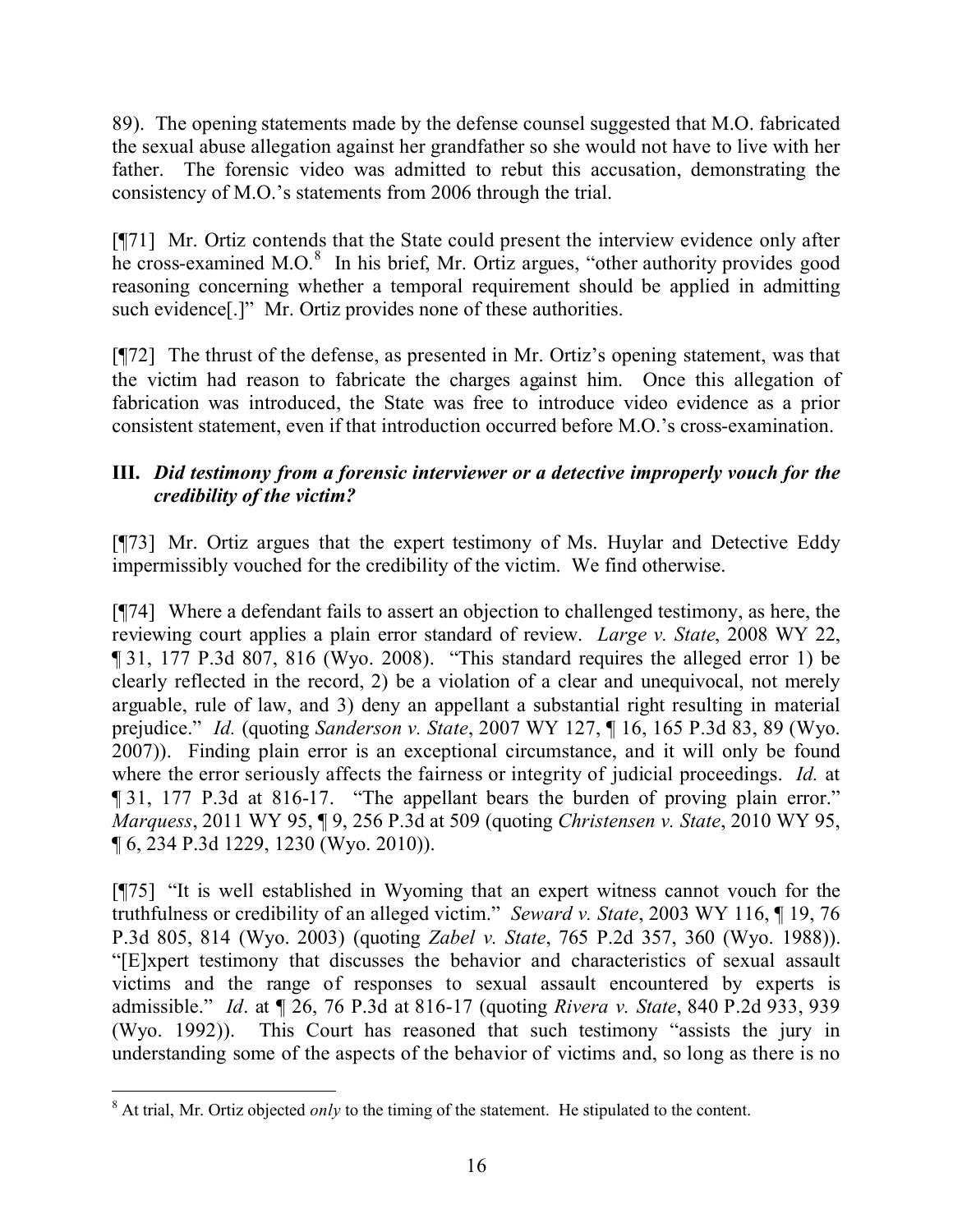comment on the credibility or truthfulness of the victims, it does not invade the province of the jury*.*" *Id*. at ¶ 27, at 817 (quoting *Rivera*, 840 P.2d at 939).

[¶76] On direct examination, Ms. Huylar testified that forensic interviews enable children to tell their story by asking non-leading, open-ended questions. She explained her interview process -- rapport building, assessment of verbal skills, and other developmental assessments. She also explained that she evaluates whether a child has been influenced by a third party. Ms. Huylar went on to discuss how children typically disclose that something happened to them, and when, how, and why children disclose. Finally, Ms. Huylar testified concerning the development of children's memory, how memory evolves, what children remember, and emotional responses associated with memories. At every juncture in her testimony, Ms. Huylar remained within the permissible domain of generalized expert knowledge. In fact, our review of her testimony notes that Ms. Huylar only mentioned the victim, M.O., in order to confirm that Ms. Huylar actually interviewed M.O.

[¶77] In his brief, Mr. Ortiz provides a laundry list of fragments of Ms. Huylar's testimony to support his argument that she impermissibly vouched for M.O.'s credibility. He inserts confusing and conclusory parentheticals following each quote:

> "[A] forensic interview is a way to help kids tell their story in a manner that does not taint, influence or tamper with in any way"; "I do rapport building, developmental assessment to make them comfortable (coercion); "I lay down the rules" (position of authority), "I make sure they know the difference between truth and lies and make them promise to tell only the truth" (coercion); "I assess for coaching, but I can't bring up the topic or its coaching" (she brought it up) . . . "false allegations do occur[.]"

(Citations omitted.)

[¶78] Mr. Ortiz makes a conclusory statement that, "[t]his type of bolstering has been deemed reversible error[,]" citing to *Zabel v. State*, 765 P.2d 357 (Wyo. 1988). *Zabel*, however, is distinguishable from this case. In *Zabel*, an appeal of a conviction for immodest, immoral and indecent liberties, this Court found that the admission of expert testimony on the victim's credibility amounted to reversible error. 765 P.2d at 358. We found that the expert witness first made objective statements about the veracity of childvictims and then proceeded to apply those objectives to the victim in the case.

> A: . . . I use [] example children out to harm someone. I very much look at those ambivalent feelings because if, in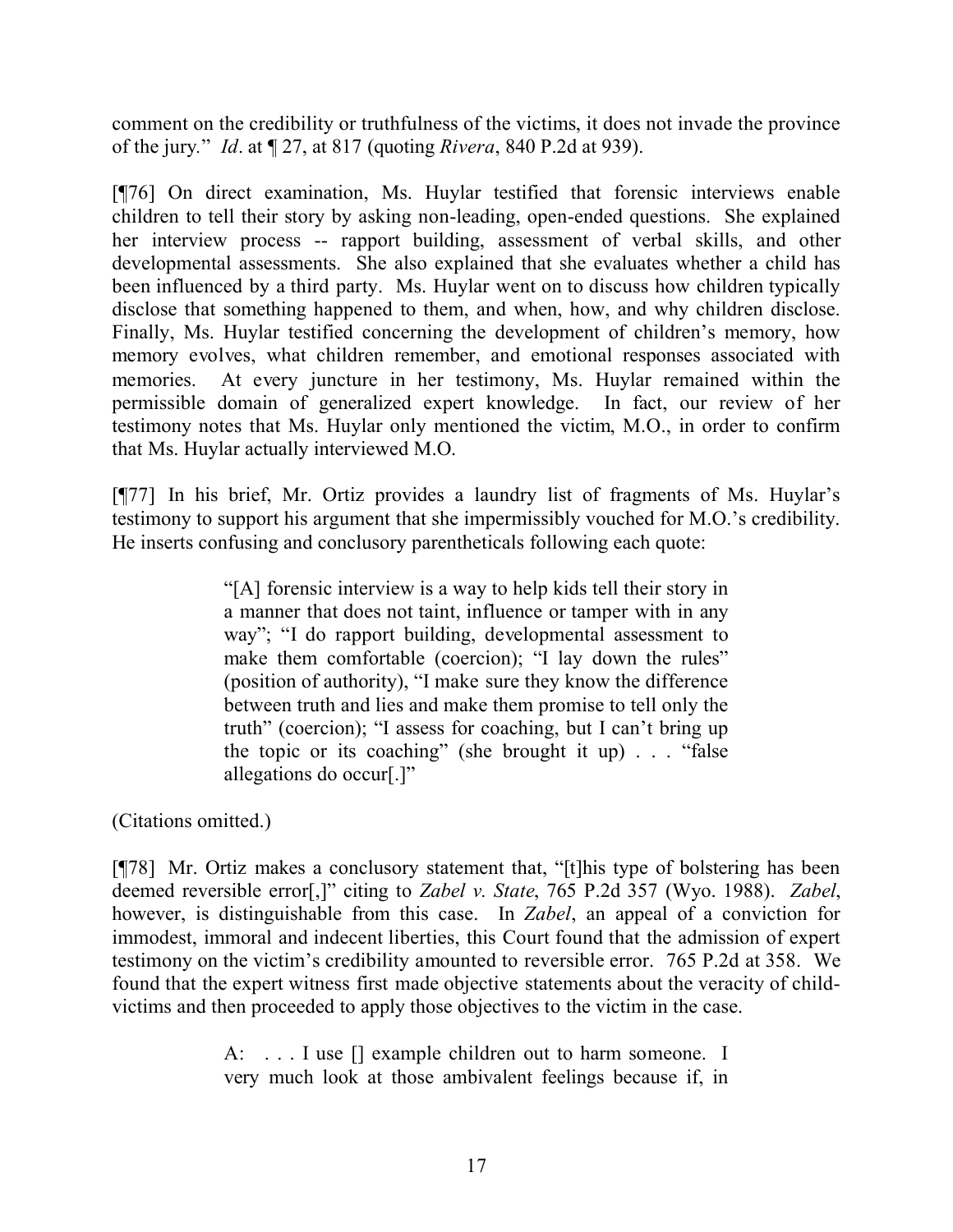fact, the issue is 'Let's get this person,' there may be a motive behind it and I look for what's known as secondary gains.

- Q: Now, a secondary gain–
- A: A motive–

 $\overline{a}$ 

Q: –is a motive to fabricate?

A: That is correct, something that the child is going to gain, in reporting this. **Taking [the younger girl] as an example, in her case it was extremely difficult for her to be able to report this, so it was actually a detriment to report**[.]

*Zabel*, 765 P.2d at 359 (emphasis added). Unlike in *Zabel*, here, the trial transcript indicates that Ms. Huylar gave generic and objective forensic interview information only, merely laying the foundation for introduction of the video interview.

[¶79] Mr. Ortiz also cites *Seward* in support of his argument that Ms. Huylar's expert testimony improperly vouched for the victim's credibility. In *Seward*, this Court found that the same Ms. Huylar presented "truthfulness criteria" testimony and then proceeded to assess the credibility of the victim's interview responses based on those criteria. 2003 WY 116,  $\sqrt{20}$ , 76 P.3d at 814. Specifically, in *Seward*, Ms. Huylar explained the "very purpose of a forensic interview is to assess whether the victim's disclosure was credible or not," and then she proceeded to describe "significant" contextual details that supported her "conclusion" that the victim would "have had to have some kind of experience to be able to describe that." *Id.* (internal quotes omitted). In *Seward*, Ms. Huylar crossed the boundary from general expert testimony into case-specific application. Here that did not happen, in spite of defense counsel's best efforts.<sup>9</sup>

[¶80] In his cross-examination of Ms. Huylar, Mr. Ortiz's counsel encouraged Ms. Huylar to vouch for the victim's credibility. Ms. Huylar consistently maintained that credibility determinations were not her responsibility.

 $9$  This is not the first time Mr. Ortiz's counsel has had difficulty in distinguishing between Ms. Huylar's testimony in this case and her testimony in *Seward.* In his original Appellant's Brief filed in this appeal, he included Ms. Huylar's testimony in *Seward* without attributing it to that case, but instead making it appear to have been her testimony in this case. After this was brought to this Court's attention by motion of the State, this Court, without opining whether the "misrepresentations were intentional, inadvertent, or otherwise," entered its order imposing a \$500 sanction and requiring Mr. Ortiz's counsel to "file a revised Appellant's Brief that does not include the misrepresentations . . . ."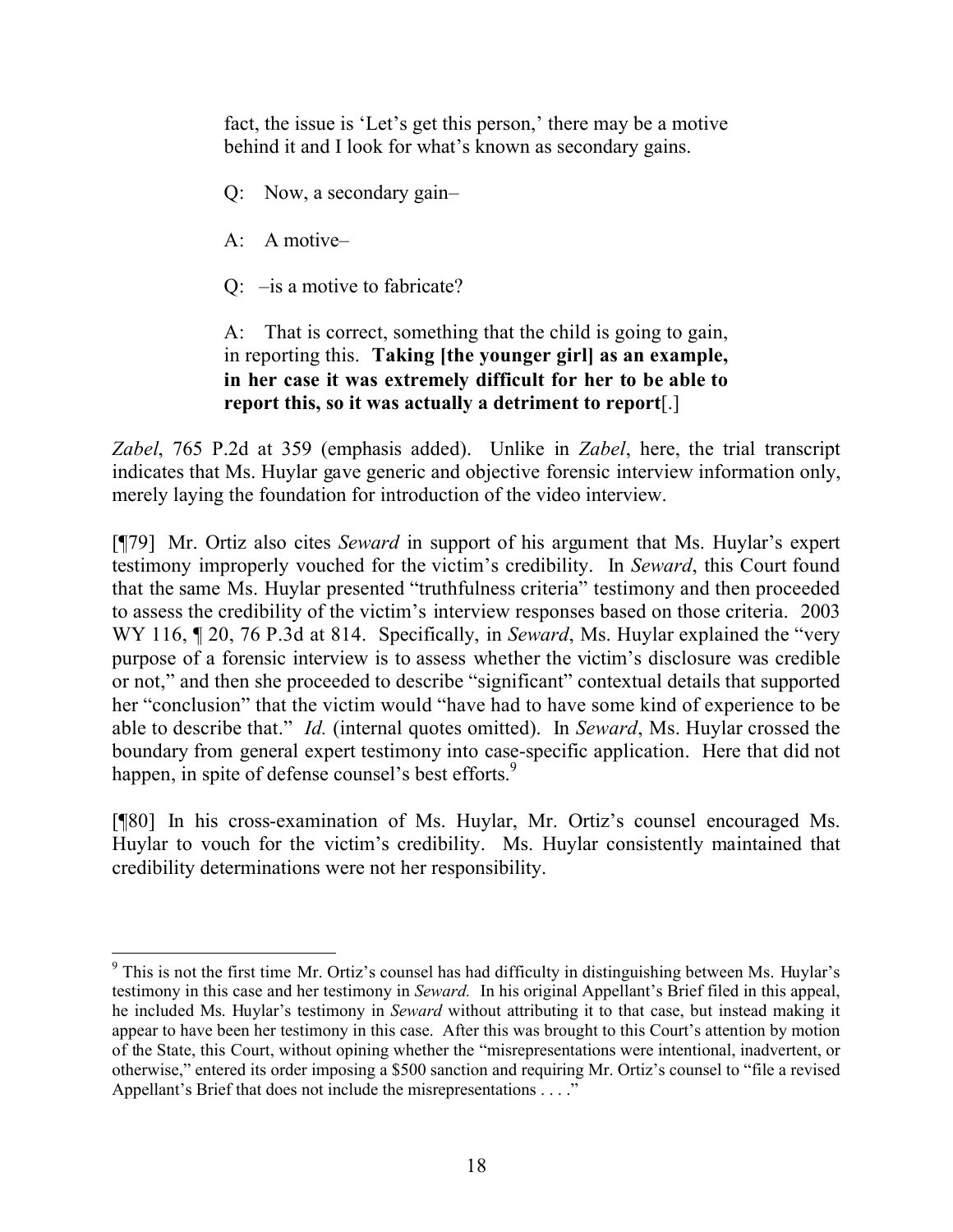Q: And so not every child that comes to you is telling the truth; is that right?

A: [I]t's not my role to determine if [a child] is telling the truth, and so that's not my determination. My determination is just to help them tell a story if they have a story to tell.

. . . .

Q: [Y]ou will have conversations with [law enforcement] and tell them whether you think this case should go forward or not, correct?

A: . . . My job is not to tell whether or not I feel [a criminal investigation] should go forward or not at all.

. . . .

Q: [I]f someone told you that they did have a conversation with somebody about the specific sexual encounter and law enforcement goes and talks to that person about it and this person again says, "It didn't happen." That would cause you some concern about the validity of the statement?

A: Again, it is not my job to determine the validity of a child's sex statement. . . .

Q: So it's not your job to determine the validity of a child's sex statement?

A: No, that's left up to the Judge and jury to determine whether or not children are telling the truth or not.

[¶81] We reject attempts by a defendant to turn a trial strategy into an appellate error. *See McIntosh v. State ex rel. Wyo. Workers' Safety & Comp. Div*., 2013 WY 135, ¶ 54, 311 P.3d 608, 621 (Wyo. 2013) ("The doctrine of invited error prohibits a party from raising on appeal alleged trial court errors that were induced by that party's actions."); *Pendleton v. State*, 2008 WY 36, ¶ 16, 180 P.3d 212, 217-18 (Wyo. 2008).

[¶82] Ms. Huylar's expert testimony generally informed the jury of the behavior of young victims of sexual assault. It provided a context for the introduction of the video of the forensic interview she conducted with M.O. in 2006. She resisted efforts by Mr.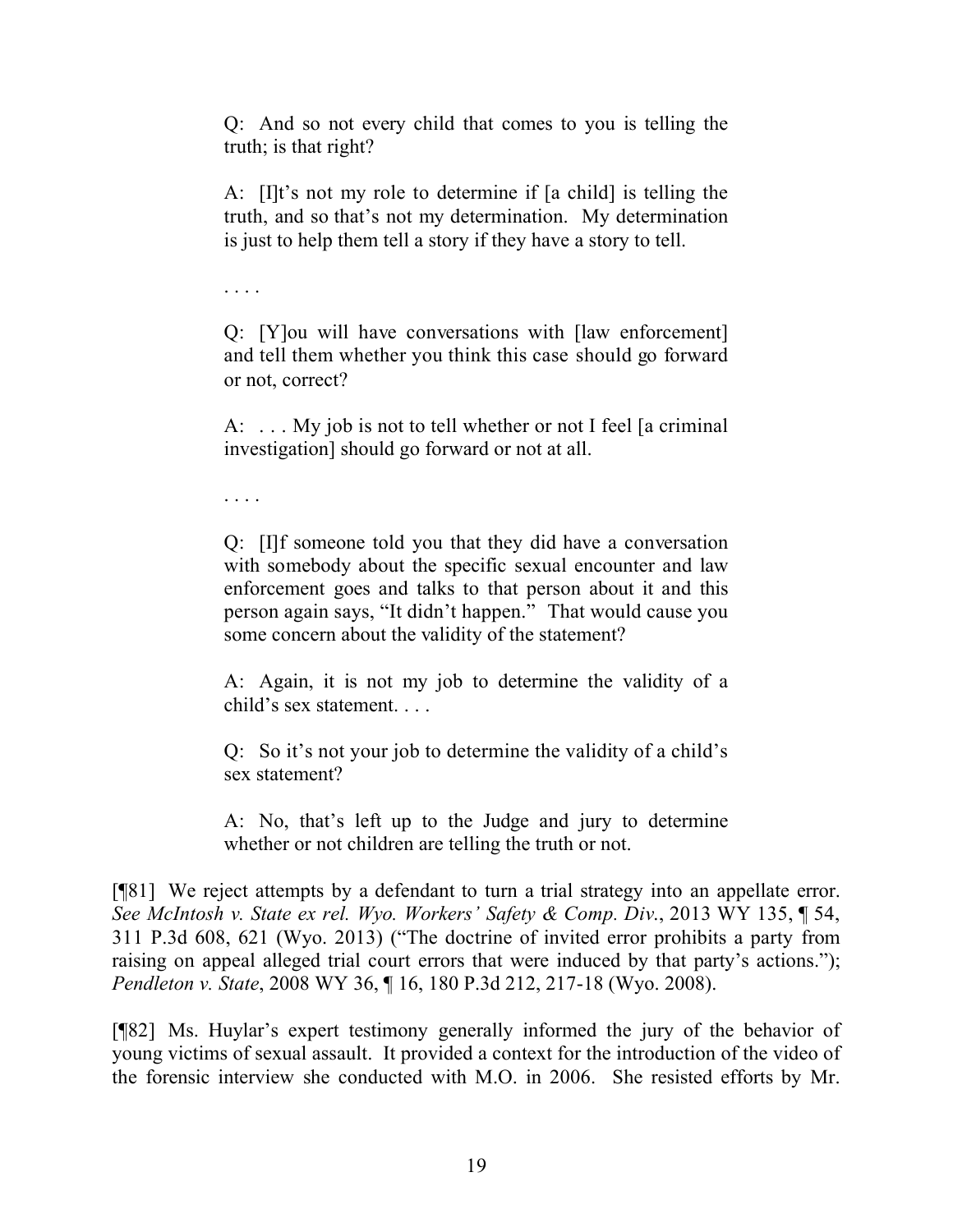Ortiz's counsel to elicit testimony regarding M.O.'s credibility. We find that Ms. Huylar's testimony was properly admitted by the trial court.

[¶83] Additionally, Mr. Ortiz contends that Officer Eddy improperly vouched for M.O.'s credibility. The State points out, and this Court finds, that Mr. Ortiz has failed to identify facts or to present cogent argument to support this contention. This Court has long held:

> An appellant is required to present this court with relevant authority and cogent argument. It is not enough to identify a potential issue with the expectation that this court will flesh out the matter from there. The appellant, at minimum, must attempt to relate the rule of law he depends upon to the facts of his case.

*Sonnett*, 2013 WY 106, ¶ 26, 309 P.3d at 808 (quoting *Elder v. Jones*, 608 P.2d 654, 660 (Wyo. 1980)).

[¶84] Mr. Ortiz provides only a series of fragmented and inaccurate citations from Officer Eddy's testimony. For example, he cites Officer Eddy as stating, "this case needed to be re-evaluated due to more details and witnesses," when our review of the transcript reveals that this was actually a question posed by defense counsel on crossexamination.

[¶85] Mr. Ortiz fails to accurately cite to any testimony which might be objectionable, or to provide legal analysis applying the law to facts which might lead us to conclude that Detective Eddy engaged in impermissible credibility vouching, and therefore we decline to address this argument.<sup>10</sup>

# **IV.** *Was the Bill of Particulars sufficient for Mr. Ortiz to prepare a defense?*

[¶86] Mr. Ortiz argues that the range of dates contained in the Bill of Particulars was vague, preventing him from adequately preparing a defense. We find that the Bill of Particulars was sufficient.

[¶87] "Because the right to notice of criminal charges is of constitutional magnitude and the determination on the adequacy of the notice is a question of law, we review the issue *de novo*." *Heywood v. State*, 2009 WY 70, ¶ 4, 208 P.3d 71, 72 (Wyo. 2009).

 $\overline{a}$  $10$  Mr. Ortiz also claims that the prosecutor improperly vouched for the victim's credibility. Again, Mr. Ortiz provides an inadequate citation to the record and no cogent argument that would support this allegation. We therefore decline to address it.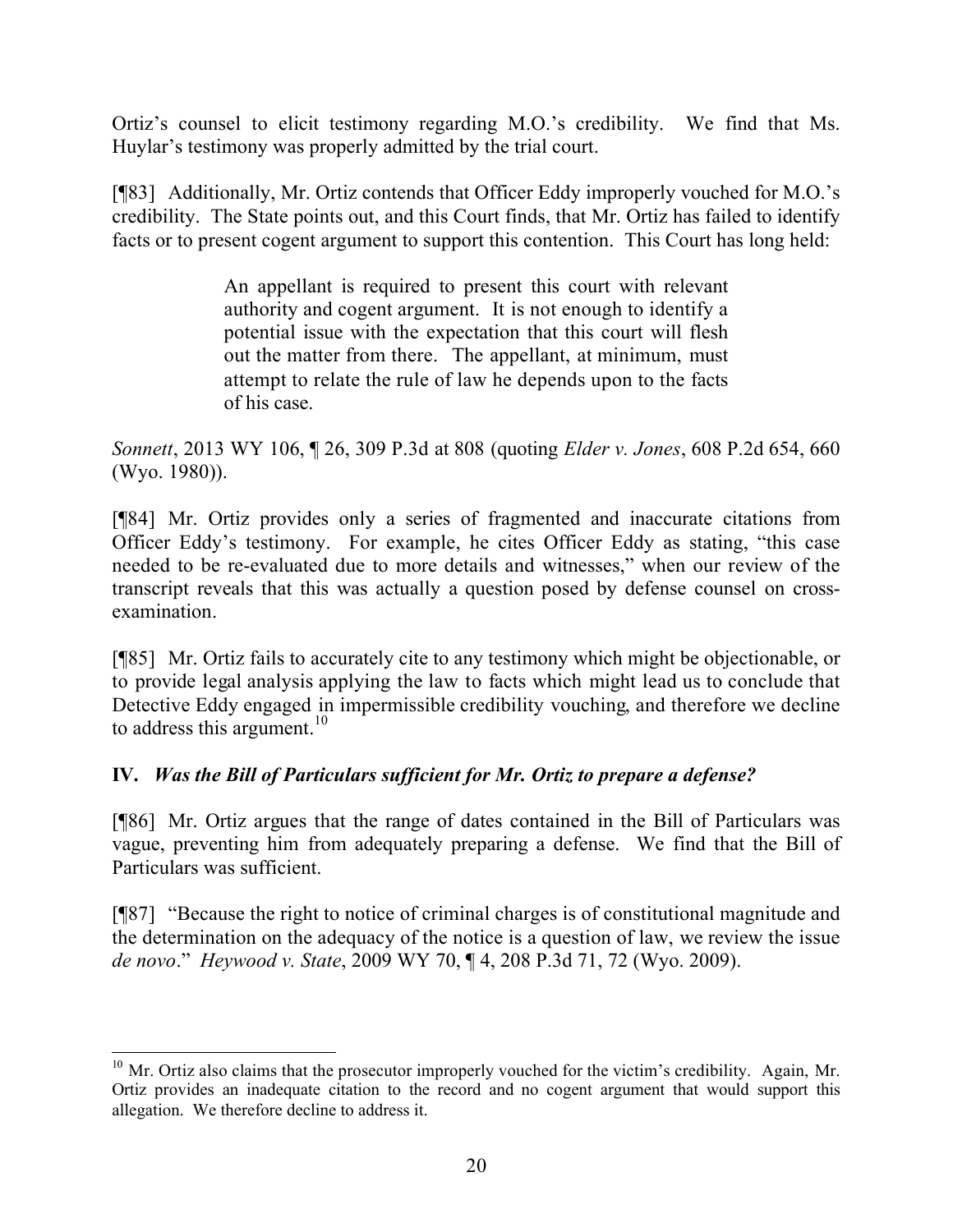[¶88] This Court has held "that where the specific date is not a required element of the crime, then alleging a general time period in lieu of a specific date, is sufficient to give a defendant notice and allow him to adequately prepare a defense." *Heywood*, 2009 WY 70, ¶ 8, 208 P.3d at 73 (quoting *Wease v. State*, 2007 WY 176, ¶ 44, 170 P.3d 94, 108 (Wyo. 2007)). Furthermore, in the context of child sexual abuse cases, "young children cannot be expected to be exact regarding times and dates," and, it is sufficient to "establish the transaction rather than the exact date or dates in question." *Id*. at ¶ 8, 208 P.3d at 73.

[¶89] Here, the Bill of Particulars alleged that Mr. Ortiz committed second-degree sexual assault three times against M.O. It explained that Mr. Ortiz digitally penetrated M.O., and described the clothes she was wearing at the time. It also provided a range of dates. These details sufficiently cover the requisite elements of the alleged crime, and taken together with the Information and Affidavit of Probable Cause, were sufficient to allow Mr. Ortiz to prepare for trial.

### **V.** *Did the circuit court abuse its discretion when it granted an ex parte motion quashing Mr. Ortiz's subpoena to call the victim and her mother as witnesses at a preliminary hearing?*

[¶90] Mr. Ortiz attempted to subpoena the victim and her mother to appear at the January 26, 2012 preliminary hearing. On the same day, the State filed an *ex parte* motion to quash, stating in part:

- 3) Defendant's counsel has subpoenaed the victim and the victim's mother for preliminary examination in order to have two chances to examine the witnesses;
- 4) Defendant's counsel intends to go on a fishing expedition and to attempt to discredit the victim and her mother, tactics that are improper for purposes of a preliminary examination.

[¶91] The circuit court judge signed the order quashing the subpoenas *ex parte*, prior to the preliminary hearing and without service of the motion on Mr. Ortiz. We find that the circuit court committed harmless error.

[¶92] This Court reviews rulings on pretrial motions, such as a motion to quash, for an abuse of discretion. *Schreibvogel v. State*, 2010 WY 45, ¶ 12, 228 P. 3d 874, 880 (Wyo. 2010). This standard of review requires this Court to consider the reasonableness of the trial court's ruling on the matter. *Id*.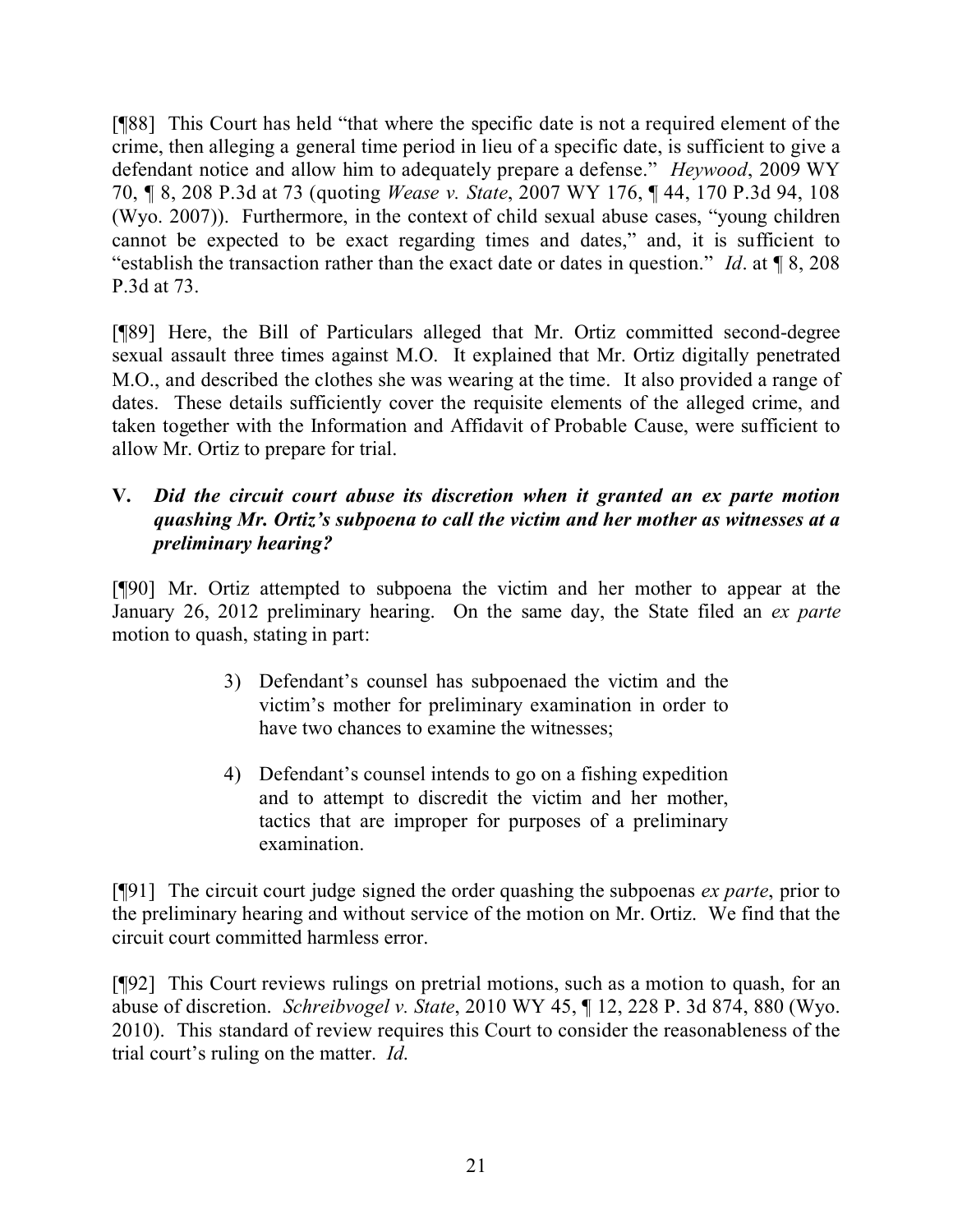[¶93] Determining probable cause is the purpose of the preliminary hearing. *See Madrid v. State*, 910 P.2d 1340, 1343 (Wyo. 1996). Wyoming Rule of Criminal Procedure 5.1(b) states, "[i]f from the evidence it appears that there is probable cause to believe that the charged offense or lesser included offense has been committed and that the defendant committed it, the judicial officer shall enter an order so finding and the case shall be transferred to the district court for further proceedings." In *Madrid*, this Court explained:

> Rule 5.1(b), W.R.Cr.P., provides an accused the right to subpoena and call witnesses during his preliminary hearing, but this right is not absolute. This right must be viewed in light of the true constitutional purpose of the preliminary hearing, which is to obtain a determination by a neutral, detached fact finder that there is probable cause to believe a crime has been committed and that the defendant committed it. And although some discovery is the inevitable by-product of a preliminary hearing, discovery is not the purpose of the hearing. Thus, discretion is left to the court to determine whether or not the purpose for which a defendant seeks to introduce testimony from a witness whom he has subpoenaed fits within the realm of discovery rather than the determination of probable cause. To this end, we have stated that it is incumbent upon counsel to explain the relevance to the issue of probable cause of the testimony he seeks to introduce at the preliminary hearing, pursuant to a sufficient offer of proof.

*Madrid*, 910 P.2d at 1343 (citations omitted).

[¶94] W.R.Cr.P. 49(a) requires that written motions be served upon each of the parties. Therefore, pursuant to Rule 49(a), the circuit court erred when it ruled on an *ex parte* motion to quash the subpoenas for M.O. and her mother. Nevertheless, because ample opportunity was afforded to Mr. Ortiz to refute the motion and offer proof as to why M.O. and her mother should be able to testify at the preliminary hearing, we find that the circuit court did not abuse its discretion and the error was harmless.

[¶95] At the hearing, the circuit court provided Mr. Ortiz the opportunity to make an offer of proof as to why the testimony of the victim and her mother would be relevant to a determination of probable cause. Mr. Ortiz failed to make such a showing and the order was filed that same day.

[¶96] On appeal, Mr. Ortiz insists that this process "deprived appellant of his constitutional rights to confront the witnesses against him . . . ." He further argues that quashing his subpoena deprived him of the opportunity to challenge the competency and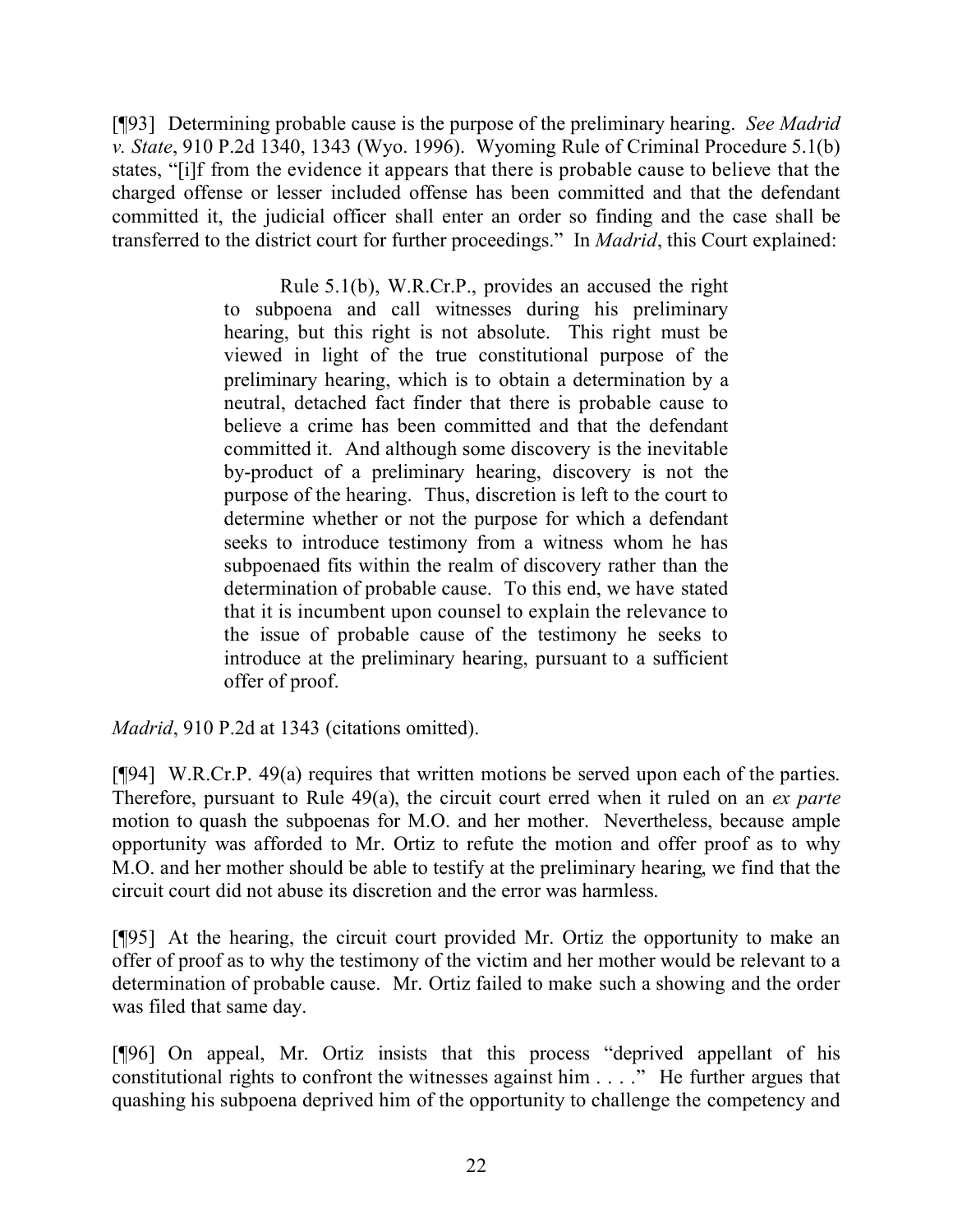credibility of witnesses at the preliminary hearing. As noted above, *see supra* ¶ 93, the purpose of the preliminary hearing is not to engage in discovery, or determine competency or credibility -- it is to determine probable cause. "Questions of credibility and weight of the evidence are appropriately determined at trial, and there is no due process requirement for a determination of these issues in the course of determining probable cause." *Almada*, 994 P.2d at 303. Indeed, Mr. Ortiz was later given the opportunity to confront and attack the credibility of M.O. and her mother at trial.

[¶97] Courts should grant *ex parte* motions to quash only in exceptional circumstances, and where substantial rights are not affected. This was not an exceptional circumstance and the motion should have been served on Mr. Ortiz. However, this Court finds that in light of Mr. Ortiz's opportunity and failure to make an offer of proof that the sought-after testimony would serve any legitimate preliminary hearing purposes, and the fact that the circuit court's ruling did not affect a substantial right -- Mr. Ortiz would still be able to confront those witnesses at trial -- the circuit court merely committed harmless error and did not abuse its discretion.

# **VI.** *Did the district court abuse its discretion when it denied admission of sexualized behavior evidence on relevancy and hearsay grounds?*

[¶98] At trial, Mr. Ortiz attempted to present testimony from a relative who had been told by her daughter that the victim's younger half-siblings had behaved in an inappropriate, sexualized manner. The district court denied the admission of this evidence, ruling that the evidence lacked relevance and was hearsay.

[¶99] Evidentiary rulings are within the sound discretion of the trial court. *Silva v. State*, 2012 WY 37, 14, 271 P.3d 443, 447 (Wyo. 2012). In the absence of a clear abuse of discretion, the trial court's evidentiary rulings will not be disturbed. *Id.* at ¶ 14, at 448. A trial court's evidentiary rulings "'are entitled to considerable deference,' and will not be reversed on appeal so long as 'there exists a legitimate basis for the trial court's ruling. . . ." *Lancaster*, 2002 WY 45, ¶ 12, 43 P.3d at 87 (quoting *Robinson v. State*, 11 P.3d 361, 367 (Wyo. 2000)).

[¶100] First, the relative's testimony regarding what her daughter allegedly told her about the sexualized behavior of M.O.'s siblings is inadmissible hearsay.<sup>11</sup> Because this testimony consisted of out-of-court statements offered to prove that the children acted in an inappropriate and sexualized manner -- the truth of the matter asserted -- the district court properly ruled that the evidence proffered was inadmissible hearsay. While Mr. Ortiz insists that the testimony qualified as an exception to hearsay under W.R.E.

 $\overline{a}$ <sup>11</sup> "'Hearsay' is a statement, other than one made by the declarant while testifying at the trial or hearing, offered in evidence to prove the truth of the matter asserted." W.R.E. 801. Hearsay is generally inadmissible. W.R.E. 802.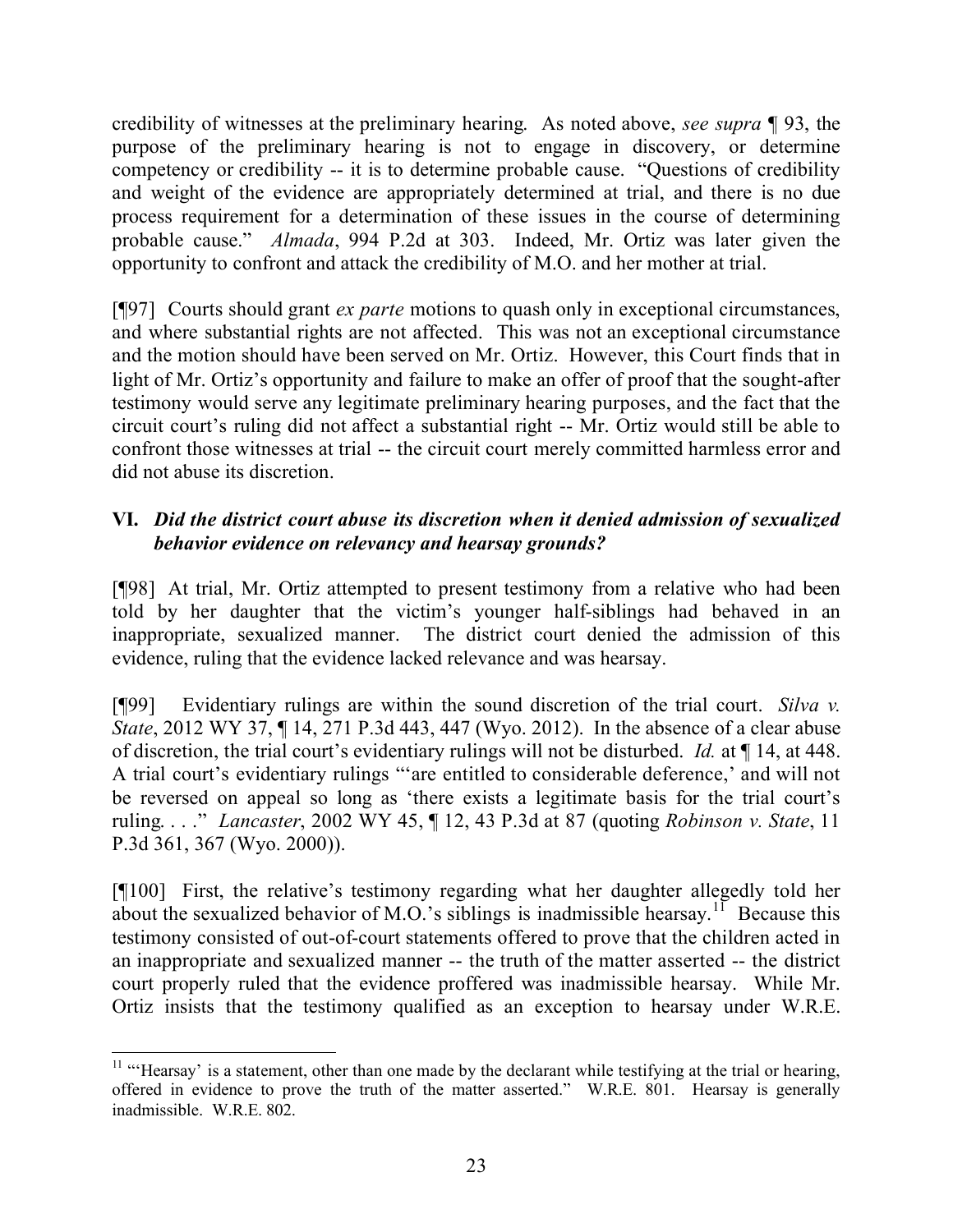804(b)(3) (statement against interest), 804(b)(4) (statement of personal or family history), and 804(b)(6) (other exceptions), he offers no basis to apply those exceptions and we find none.

[ $[$ [101] Second, the trial court correctly ruled the testimony was not relevant.<sup>12</sup> Mr. Ortiz contends the purpose of the testimony was to provide evidence that M.O.'s siblings were also the victims of sexual assault by an unknown third party. Mr. Ortiz did not have an expert witness available to testify that the behavior allegedly witnessed is indicative of sexual assault. Even if such a connection were established, it does not follow that Mr. Ortiz did not sexually assault M.O. To prove that, the jury would have had to conclude that the unknown person who may have assaulted the other children also assaulted M.O., and that Mr. Ortiz did not. Furthermore, the alleged conduct of M.O.'s siblings occurred ten years after M.O. was sexually abused and five years after her initial disclosure. The gap between the proffered evidence and Mr. Ortiz's suggested conclusion would require too much speculation and confuse the jury. The district court recognized this, commenting:

> This is all too remote. It's confusing to me and I do this for a living. How is the jury going to understand the importance of these interrelations without any professional or technical expertise explaining the connection between the existence of the behavior you're suggesting that has taken place and abuse by an unknown third person? I'm having trouble following it.

[¶102] Because the testimony would have been hearsay, was of doubtful relevance, and would have unnecessarily confused the jury, the district court did not abuse its discretion in finding such evidence inadmissible at trial.

# **VII.** *Did the State commit prosecutorial misconduct when it referenced a non-religious quote from a church sign in its opening statement?*

[¶103] Mr. Ortiz argues that the State committed prosecutorial misconduct by making "religiously charged" statements during opening statements. The prosecutor remarked:

> A couple weeks ago I was driving on Pershing, and I don't know if you do this, but I read the signs out in front of the churches. They have bits of wisdom on their signs. Because this case has been in my life so much, the sign kind

l

 $12$  "Relevant evidence' means evidence having any tendency to make the existence of any fact that is of consequence to the determination of the action more probable or less probable than it would be without the evidence." W.R.E. 401. "Evidence which is not relevant is not admissible." W.R.E. 402.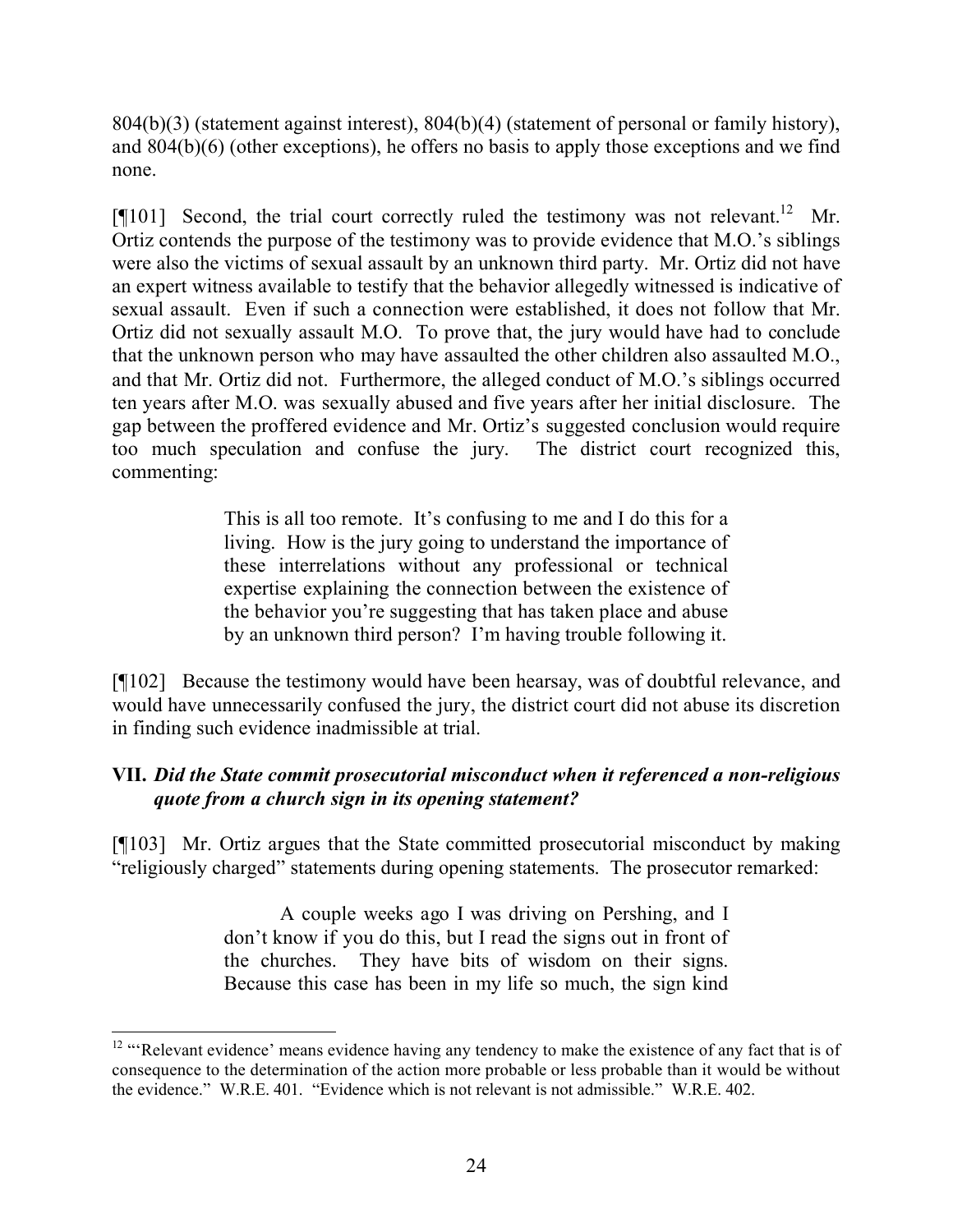of resonated with me and with what Mr. Custis said.<sup>[13]</sup> The sign said, "Courage does not always roar; sometimes it whispers. Listen twice." I think as you hear the evidence, it will resonate with you as well.

We find no prosecutorial misconduct in this statement.

[¶104] "The general rule in Wyoming is that a failure to interject a timely objection to an allegedly improper argument is treated as a waiver, unless the misconduct is so flagrant as to constitute plain error and require reversal." *Armstrong v. State*, 826 P.2d 1106, 1115 (Wyo. 1992) (citing *Jeschke v. State*, 642 P.2d 1298, 1301 (Wyo. 1982)). Because there was no objection at trial, this Court reviews Mr. Ortiz's allegations of prosecutorial misconduct for plain error. *Maier*, 2012 WY 50, ¶ 20, 273 P.3d at 1090. Plain error exists when: "1) the record is clear about the incident alleged as error; 2) there was a transgression of a clear and unequivocal rule of law; and 3) the party claiming the error was denied a substantial right resulting in material prejudice." *Sweet v. State*, 2010 WY 87, ¶ 22, 234 P.3d 1193, 1202 (Wyo. 2010). Reversal as a result of prosecutorial misconduct is not warranted unless a reasonable probability exists that absent the error the defendant may have enjoyed a more favorable verdict. *Haynes v. State*, 2008 WY 75, ¶ 23, 186 P.3d 1204, 1210 (Wyo. 2008).

[¶105] While this Court cannot find any *per se* prohibition against the use of religious statements, it is well established that "[g]reat latitude is allowed counsel in argument of cases, but counsel must . . . not make statements calculated to inflame, prejudice or mislead the jury. . . ." *Armstrong*, 826 P.2d at 1115-16 (quoting *State v. Hays*, 408 S.E.2d 614, 624 (W. Va. 1991).

[¶106] We find no inflammation or prejudice in the prosecutor's statement. The quote itself is not religious.<sup>14</sup> Review of the record indicates that this statement was a response to Mr. Ortiz's counsel's opening statement, in which he warned the jury that they would hear only one person's testimony (the victim) of what she thinks happened. We therefore read the statements as explaining to the jury that the case does not involve overwhelming evidence, but the voice of one young girl. This is no more than an admonishment to the jury to listen carefully to the evidence presented. The fact that the quote was on a church billboard does not raise it to an inflaming or prejudicial level. Furthermore, Mr. Ortiz offers us no basis to conclude that, absent these statements, the outcome of the trial would have been different.

 $\overline{a}$ <sup>13</sup> This statement is in reference to Mr. Ortiz's counsel's remarks in voir dire that the only evidence that will be presented against his client is the word of the victim.

 $14$  The State points us to the fact that the quote may be a modification of an original from an art and inspirational quotes book having nothing to do with religion, which says: "Courage Doesn't Always Roar. Sometimes courage is the quiet voice at the end of the day saying, 'I will try again tomorrow.'" Mary Anne Radmacher, available at http://www.maryanneradmacher.net/ (last visited, May 5, 2014).